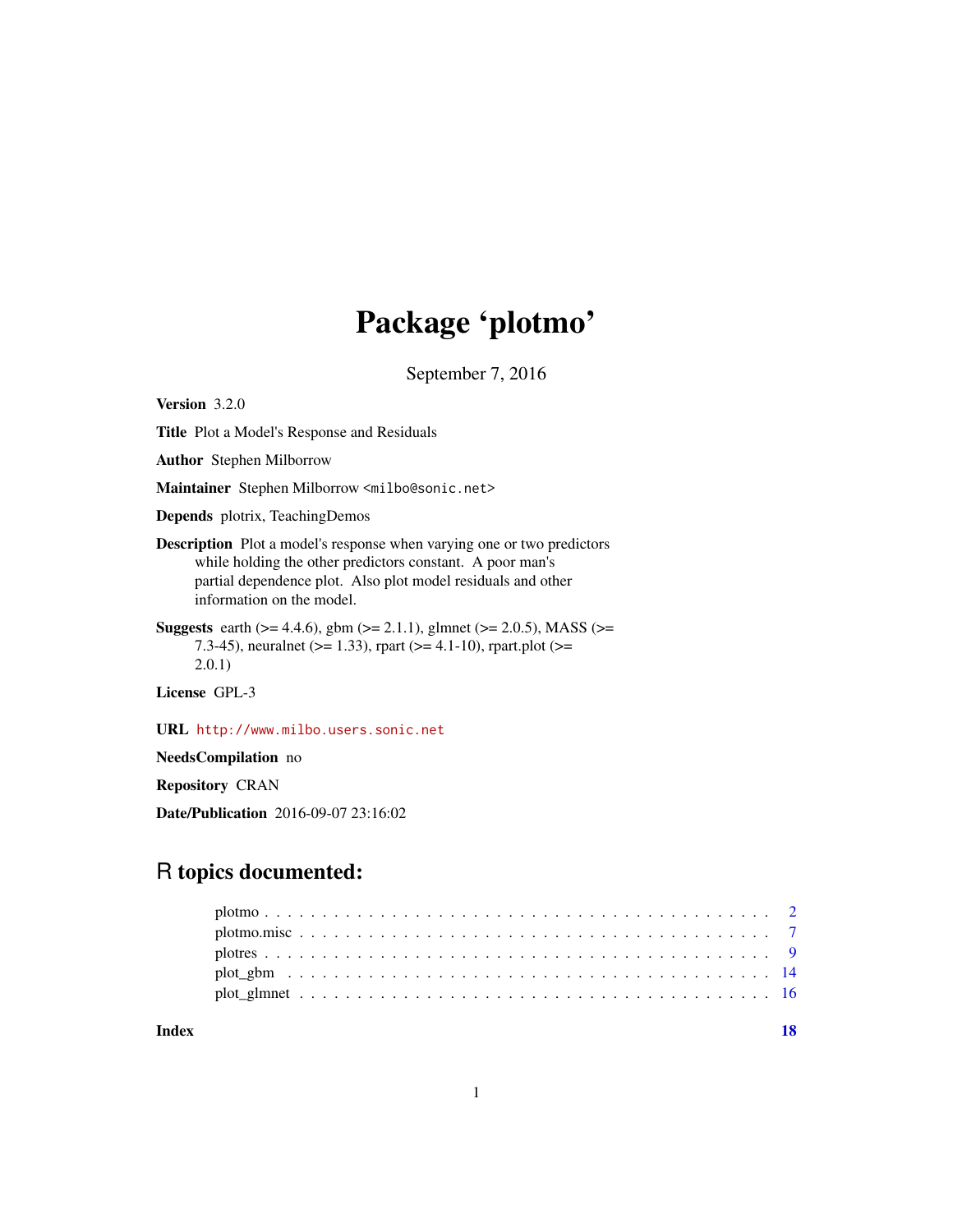#### <span id="page-1-1"></span><span id="page-1-0"></span>Description

Plot a model's response when varying one or two predictors while holding the other predictors constant. A poor man's partial dependence plot.

Please see the [plotmo vignette.](#page-0-0)

#### Usage

```
plotmo(object=stop("no 'object' argument"),
    type=NULL, nresponse=NA,
   pt.col=0, jitter=.5, smooth.col=0, level=0,
   func=NULL, inverse.func=NULL, nrug=0, grid.col=0,
   type2="persp",
   degree1=TRUE, all1=FALSE, degree2=TRUE, all2=FALSE,
   do.par=TRUE, clip=TRUE, ylim=NULL, caption=NULL, trace=0,
   grid.func=median, grid.levels=NULL, extend=0,
   ngrid1=50, ngrid2=20, ndiscrete=5, npoints=3000,
   center=FALSE, xflip=FALSE, yflip=FALSE, swapxy=FALSE, int.only.ok=TRUE,
    ...)
```

| object    | The model object.                                                                                                                                                                                                                                                                                                                                                                                                                                                                                                                                       |
|-----------|---------------------------------------------------------------------------------------------------------------------------------------------------------------------------------------------------------------------------------------------------------------------------------------------------------------------------------------------------------------------------------------------------------------------------------------------------------------------------------------------------------------------------------------------------------|
| type      | Type parameter passed to predict. For allowed values see the predict method<br>for your object (such as predict.earth). By default, plotmo tries to automat-<br>ically select a suitable value for the model in question (usually "response") but<br>this will not always be correct. Use trace=1 to see the type argument passed<br>to predict.                                                                                                                                                                                                        |
| nresponse | Which column to use when predict returns multiple columns. This can be a<br>column index or column name (which may be abbreviated, partial matching is<br>used).                                                                                                                                                                                                                                                                                                                                                                                        |
| pt.col    | The color of response points (or response sites in degree2 plots). This refers to<br>the response y in the data used to build the model. Note that the displayed points<br>are jittered by default (see the jitter argument).<br>Default is 0, display no response points.<br>This can be a vector, like all such arguments, for example $pt$ col = as numeric (survived)+2.<br>You can modify the plotted points with pt. pch, pt. cex, etc. (these get passed<br>via plotmo's "" argument). To label the points, set pt.pch to a character<br>vector. |
| jitter    | Applies only if pt.col is specified.<br>The default is jitter=.5, automatically apply some jitter to the points. Points<br>are jittered horizontally and vertically.                                                                                                                                                                                                                                                                                                                                                                                    |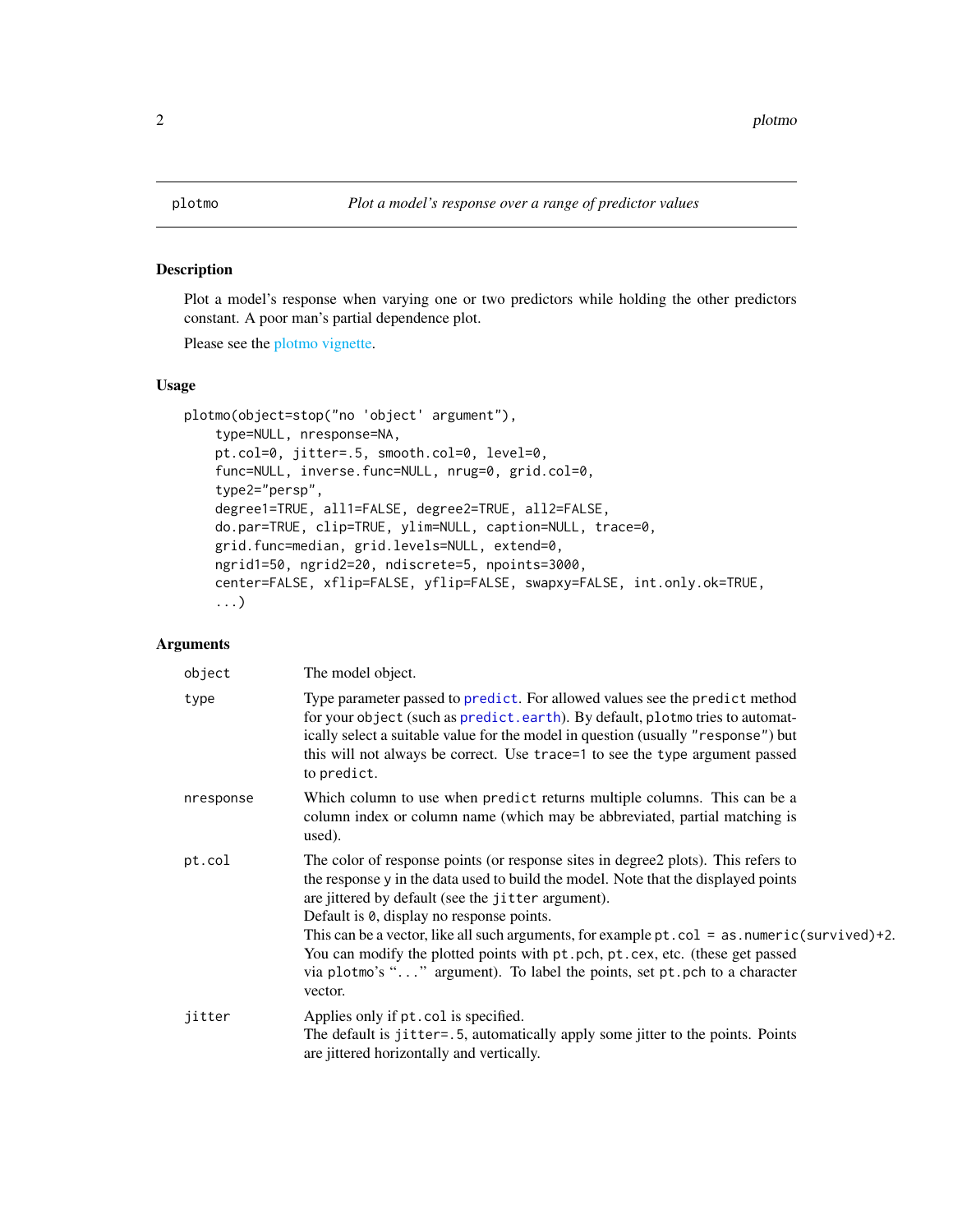<span id="page-2-0"></span>

|              | Use jitter=0 to disable this automatic jittering. Otherwise something like<br>jitter=1, but the optimum value is data dependent.                                                                                                                                                                                                                                                                                                                     |
|--------------|------------------------------------------------------------------------------------------------------------------------------------------------------------------------------------------------------------------------------------------------------------------------------------------------------------------------------------------------------------------------------------------------------------------------------------------------------|
| smooth.col   | Color of smooth line through the response points. (The points themselves will<br>not be plotted unless pt. col is specified.) Default is 0, no smooth line.<br>Example:                                                                                                                                                                                                                                                                              |
|              | mod <- lm(Volume~Height, data=trees)<br>plotmo(mod, pt.color=1, smooth.col=2)                                                                                                                                                                                                                                                                                                                                                                        |
|              | You can adjust the amount of smoothing with smooth. f. This gets passed as f<br>to lowess. The default is .5. Lower values make the line more wiggly.                                                                                                                                                                                                                                                                                                |
| level        | Draw estimated confidence or prediction interval bands at the given level, if<br>the predict method for the model supports them.<br>Default is 0, bands not plotted. Else a fraction, for example level=.95. See<br>"Prediction intervals" in the plotmo vignette. Example:                                                                                                                                                                          |
|              | mod <- lm(log(Volume)~log(Girth), data=trees)<br>plotmo(mod, level=.95)                                                                                                                                                                                                                                                                                                                                                                              |
|              | You can modify the color of the bands with level. shade and level. shade2.                                                                                                                                                                                                                                                                                                                                                                           |
| func         | Superimpose $func(x)$ on the plot. Example:                                                                                                                                                                                                                                                                                                                                                                                                          |
|              | mod <- lm(Volume~Girth, data=trees)<br>estimated.volume <- function(x) .17 * x\$Girth^2<br>plotmo(mod, pt.col=2, func=estimated.volume)                                                                                                                                                                                                                                                                                                              |
|              | The func is called for each plot with a single argument which is a data frame<br>with columns in the same order as the predictors in the formula or x used to<br>build the model. Use trace=2 to see the column names and first few rows of<br>this dataframe.                                                                                                                                                                                       |
| inverse.func | A function applied to the response before plotting. Useful to transform a trans-<br>formed response back to the original scale. Example:                                                                                                                                                                                                                                                                                                             |
|              | mod <- lm(log(Volume)~., data=trees)<br>plotmo(mod, inverse.func=exp)<br># exp() is inverse of log()                                                                                                                                                                                                                                                                                                                                                 |
| nrug         | Number of points in the rug rug along the bottom of the plot (a sample of nrug<br>points is plotted). Default is 0, no rug. Use nrug=TRUE or -1 for all points. The<br>rug is jittered to match the jittered points (see the jitter argument).<br>The special value nrug="density" means plot the density of the points along<br>the bottom. You can modify the density plot with density. adjust (default is<br>.5), density.col, density.lty, etc. |
| grid.col     | Default is 0, no grid. Else add a background grid of the specified color to the<br>degree1 plots. The special value grid.col=TRUE is treated as "lightgray".                                                                                                                                                                                                                                                                                         |
| type2        | Degree2 plot type. One of "persp" (default), "image", or "contour". You<br>can pass arguments to these functions if necessary by using persp., image., or<br>contour. as a prefix. Examples:                                                                                                                                                                                                                                                         |
|              | plotmo(mod, persp.ticktype="detailed", persp.nticks=2)<br>plotmo(mod, type2="image")                                                                                                                                                                                                                                                                                                                                                                 |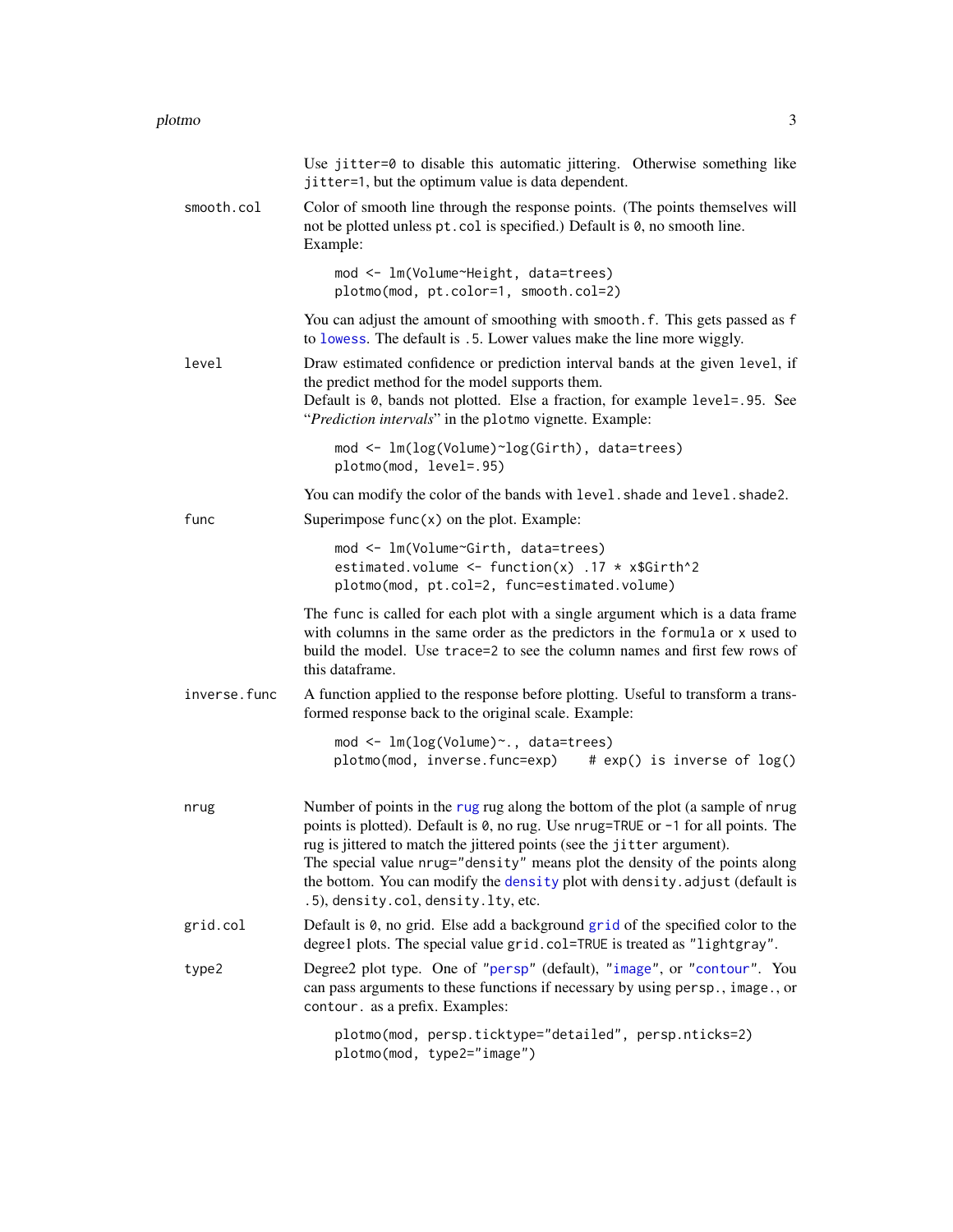<span id="page-3-0"></span>4 plotmometry and the set of the set of the set of the set of the set of the set of the set of the set of the set of the set of the set of the set of the set of the set of the set of the set of the set of the set of the se

|         | plotmo(mod, type2="image", image.col=heat.colors(12))<br>plotmo(mod, type2="contour", contour.col=2, contour.labcex=.4)                                                                                                                                                                                                                                                                                                                           |
|---------|---------------------------------------------------------------------------------------------------------------------------------------------------------------------------------------------------------------------------------------------------------------------------------------------------------------------------------------------------------------------------------------------------------------------------------------------------|
| degree1 | An index vector specifying which subset of degree1 (main effect) plots to in-<br>clude (after selecting the relevant predictors as described in "Which variables<br><i>are plotted?</i> " in the plotmo vignette).<br>Default is TRUE, meaning all (the TRUE gets recycled). Use degree=FALSE or 0<br>for no degree1 plots.<br>Can also be a character vector specifying which variables to plot e.g. degree1=c("wind", "vis").                   |
|         | Variable are matched with grep. Thus "wind" will match all variables with<br>"wind" anywhere in their name. Use "^wind\$" to match only the variable<br>named "wind".                                                                                                                                                                                                                                                                             |
|         | Note that an integer degree1 indexes plots on the page, not columns of x. Proba-<br>bly the easiest way to use this argument (and degree2) is to first use the default<br>(and possibly all1=TRUE) to plot all figures. This shows how the figures are<br>numbered. Then replot using degree1 to select the figures you want, for exam-<br>ple degree $1=c(1,3,4)$ .                                                                              |
| all1    | Default is FALSE. Use TRUE to plot all predictors, not just those usually selected<br>by plotmo.<br>The all1 argument increases the number of plots; the degree1 argument re-<br>duces the number of plots.                                                                                                                                                                                                                                       |
| degree2 | An index vector specifying which subset of degree2 (interaction) plots to in-<br>clude.<br>Default is TRUE meaning all (after selecting the relevant interaction terms as de-<br>scribed in "Which variables are plotted?" in the plotmo vignette).<br>Can also be a character vector specifying which variables to plot (grep is used<br>for matching). For example, degree2="vis" selects degree2 plots for the vis<br>variable.                |
| all2    | Default is FALSE. Use TRUE to plot all pairs of predictors, not just those usually<br>selected by plotmo.                                                                                                                                                                                                                                                                                                                                         |
| do.par  | One of NULL, FALSE, TRUE, or 2, as follows:<br>do.par=NULL. Same as do.par=FALSE if the number of plots is one; else the<br>same as TRUE.                                                                                                                                                                                                                                                                                                         |
|         | do.par=FALSE. Use the current par settings. You can pass additional graphics<br>parameters in the "" argument.<br>do.par=TRUE (default). Start a new page and call par as appropriate to display<br>multiple plots on the same page. This automatically sets parameters like mfrow<br>and mar. You can pass additional graphics parameters in the "" argument.<br>do.par=2. Like do.par=TRUE but don't restore the par settings to their original |
|         | state when plotmo exits, so you can add something to the plot.                                                                                                                                                                                                                                                                                                                                                                                    |
| clip    | The default is clip=TRUE, meaning ignore very outlying predictions when deter-<br>mining the automatic ylim. This keeps ylim fairly compact while still covering<br>all or nearly all the data, even if there are a few crazy predicted values. See "The<br>ylim and clip arguments" in the plotmo vignette.<br>Use clip=FALSE for no clipping.                                                                                                   |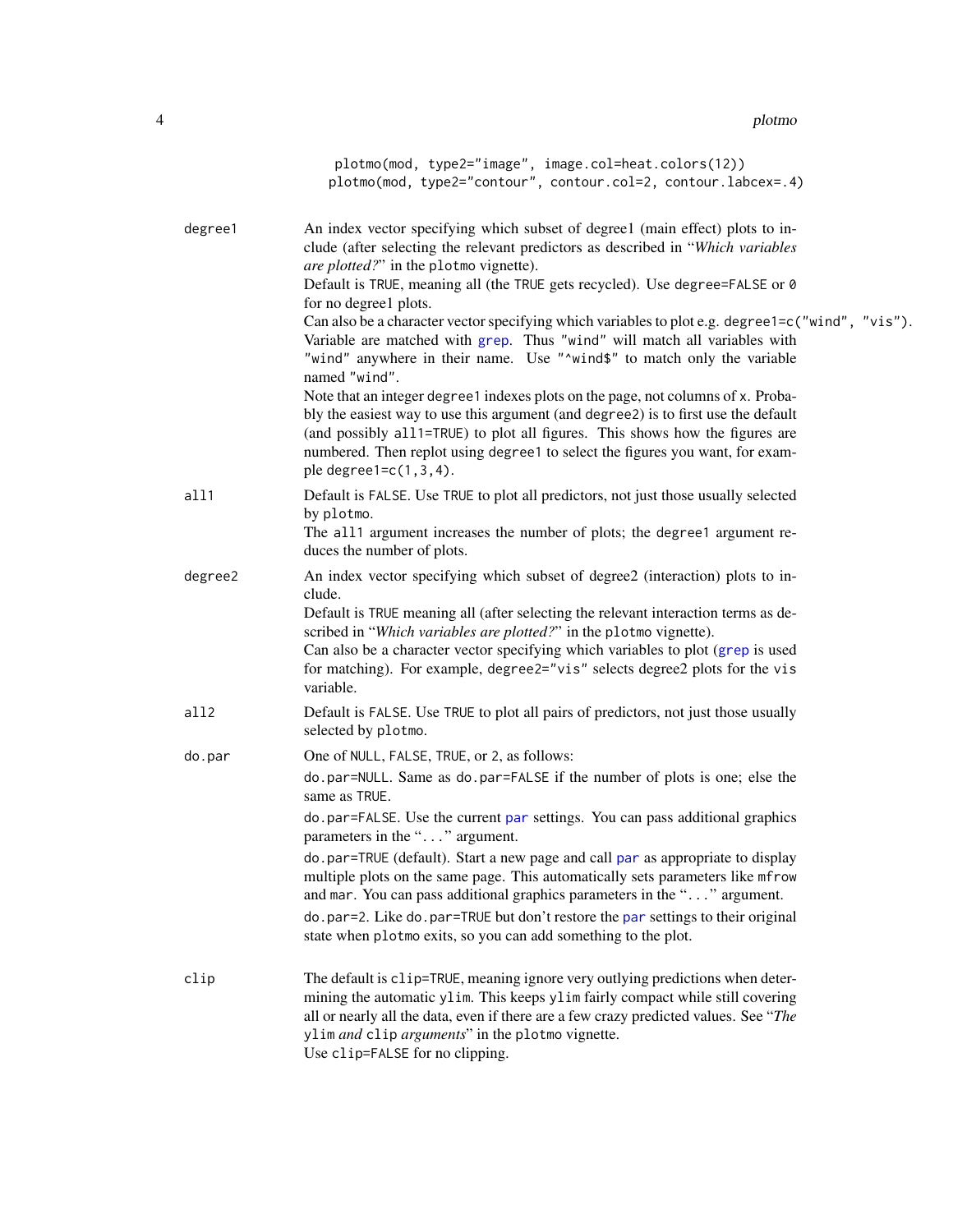#### <span id="page-4-0"></span>plotmo 50 and 50 and 50 and 50 and 50 and 50 and 50 and 50 and 50 and 50 and 50 and 50 and 50 and 50 and 50 and 50 and 50 and 50 and 50 and 50 and 50 and 50 and 50 and 50 and 50 and 50 and 50 and 50 and 50 and 50 and 50 an

| ylim        | Three possibilities:<br>ylim=NULL (default). Automatically determine a ylim to use across all graphs.<br>ylim=NA. Each graph has its own ylim.<br>ylim=c(ymin, ymax). Use the specified limits across all graphs.                                                                                                                                   |
|-------------|-----------------------------------------------------------------------------------------------------------------------------------------------------------------------------------------------------------------------------------------------------------------------------------------------------------------------------------------------------|
| caption     | Overall caption. By default create the caption automatically. Use caption=""<br>for no caption. (Use main to set the title of individual plots, can be a vector.)                                                                                                                                                                                   |
| trace       | Default is 0.<br>trace=1 (or TRUE) for a summary trace (shows how predict is invoked for the<br>current object).<br>trace=2 for detailed tracing.<br>trace=-1 inhibits the messages usually issued by plotmo, like the "plotmo grid:"<br>and "nothing to plot" messages. Error and warning messages will be printed<br>as usual.                    |
| grid.func   | Function applied to columns of the x matrix to pin the values of variables not<br>on the axes. Default is median. This argument is not related to the grid.col<br>argument. Examples:                                                                                                                                                               |
|             | plotmo(mod, grid.func=mean)<br>grid.func <- function(x, ) quantile(x)[2] # 25% quantile<br>plotmo(mod, grid.func=grid.func)                                                                                                                                                                                                                         |
|             | This argument is ignored for factors. The first level of factors is used. That can<br>be changed with grid. levels, see below.                                                                                                                                                                                                                      |
| grid.levels | Default is NULL. Else a list of variables and their fixed value to be used when<br>the variable is not on the axis. Supersedes grid. func for variables in the list.<br>Names and values can be abbreviated, partial matching is used. Example:                                                                                                     |
|             | plotmo(mod, grid.levels=list(sex="m", age=21))                                                                                                                                                                                                                                                                                                      |
| extend      | Amount to extend the horizontal axis in each plot. The default is 0, do not<br>extend (i.e. use the range of the variable in the training data). Else something<br>like extend=.5, which will extend both the lower and upper xlim of each plot<br>by $50\%$ .<br>This argument is useful if you want to see how the model performs on data that is |
|             | beyond the training data; for example, you want to see how a time-series model<br>performs on future data.<br>This argument is currently implemented only for degree1 plots. Factors and                                                                                                                                                            |
|             | discrete variables (see the ndiscrete argument) are not extended.                                                                                                                                                                                                                                                                                   |
| ngrid1      | Number of equally spaced x values in each degree1 plot. Default is 50.                                                                                                                                                                                                                                                                              |
| ngrid2      | Grid size for degree2 plots (ngrid2 x ngrid2 points are plotted). Default is<br>20.<br>The default will sometimes be too small for contour and image plots.<br>With large ngrid2 values, persp plots look better with persp.border=NA.                                                                                                              |
| npoints     | Number of response points to be plotted (a sample of npoints points is plotted).<br>Applies only if pt.col is specified.                                                                                                                                                                                                                            |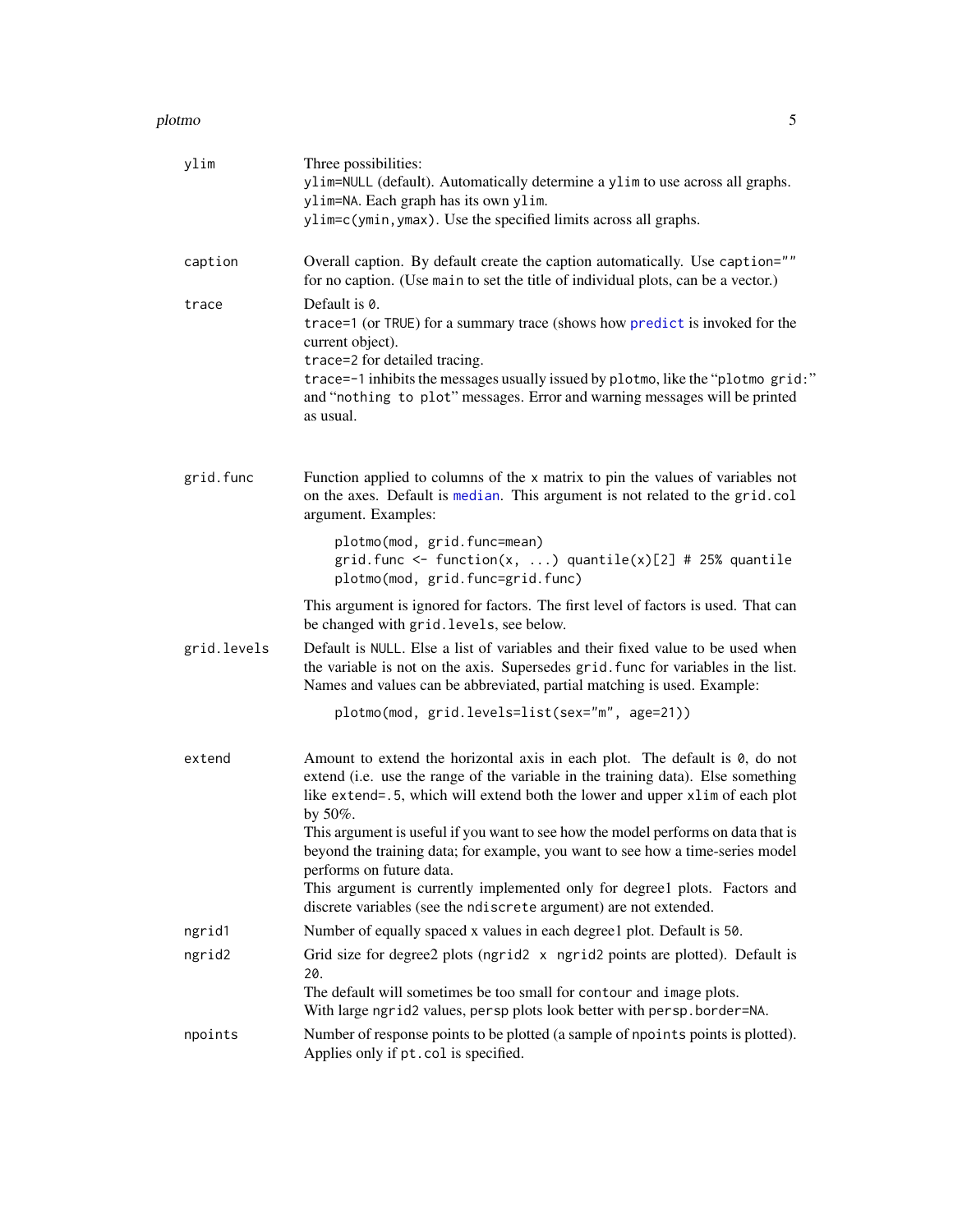<span id="page-5-0"></span>

|                                                      | The default is 3000 (not all, to avoid overplotting on large models). Use npoints=TRUE<br>or -1 for all points.                                                                                                                                                                                                     |
|------------------------------------------------------|---------------------------------------------------------------------------------------------------------------------------------------------------------------------------------------------------------------------------------------------------------------------------------------------------------------------|
| ndiscrete                                            | Default 5 (a somewhat arbitrary value). Variables with no more than ndiscrete<br>unique values are plotted as quantized in plots (a staircase rather than a curve).<br>Factors are always considered discrete.                                                                                                      |
| int.only.ok                                          | Plot the model even if it is an intercept-only model. Do this by plotting a single<br>degree1 plot for the first predictor.<br>The default is TRUE. Use int.only.ok=FALSE to instead issue an error message<br>for intercept-only models.                                                                           |
| center                                               | Center the plotted response. Default is FALSE.                                                                                                                                                                                                                                                                      |
| xflip                                                | Default FALSE. Use TRUE to flip the direction of the x axis. This argument (and<br>yflip and swapxy) is useful when comparing to a plot from another source and<br>you want the axes to be the same. (Note that xflip and yflip cannot be used<br>on the persp plots, a limitation of the persp function.)          |
| yflip                                                | Default FALSE. Use TRUE to flip the direction of the y axis of the degree2 graphs.                                                                                                                                                                                                                                  |
| swapxy                                               | Default FALSE. Use TRUE to swap the x and y axes on the degree2 graphs.                                                                                                                                                                                                                                             |
|                                                      | Dot arguments are passed to the predict and plot functions. Dot argument names,<br>whether prefixed or not, should be specified in full and not abbreviated.                                                                                                                                                        |
|                                                      | "Prefixed" arguments are passed directly to the associated function. For exam-<br>ple the prefixed argument persp.col="pink" passes col="pink" to persp(),<br>overriding the global col setting. To send an argument to predict whose name<br>may alias with plotmo's arguments, use predict. as a prefix. Example: |
|                                                      | plotmo(mod, s=1)<br># error: arg matches multiple formal args<br>plotmo(mod, predict.s=1) # ok now: s=1 will be passed to predict()                                                                                                                                                                                 |
|                                                      | The prefixes recognized by plotmo are:                                                                                                                                                                                                                                                                              |
| predict.<br>degree1.<br>persp.<br>contour.<br>image. | passed to the predict method for the model<br>modifies degree1 plots e.g. degree1.col=3, degree1.lwd=2<br>arguments passed to persp<br>arguments passed to contour<br>arguments passed to image                                                                                                                     |
| pt.                                                  | see the pt. col argument (arguments passed to points and text)                                                                                                                                                                                                                                                      |

- smooth. see the smooth.col argument (arguments passed to [lines](#page-0-0) and [lowess](#page-0-0))
- level. see the level argument (level.shade, level.shade2, and arguments for [polygon](#page-0-0))
- func. see the func argument (arguments passed to [lines](#page-0-0))
- [rug](#page-0-0). see the nrug argument (rug. jitter, and arguments passed to rug)
- density. see the nrug (sic) argument (density.adjust, and arguments passed to [lines](#page-0-0))
- grid. see the grid.col argument (arguments passed to [grid](#page-0-0))
- caption. see the caption argument (arguments passed to [mtext](#page-0-0))
- par. arguments passed to [par](#page-0-0) (only necessary if a par argument name clashes with a plotmo argument)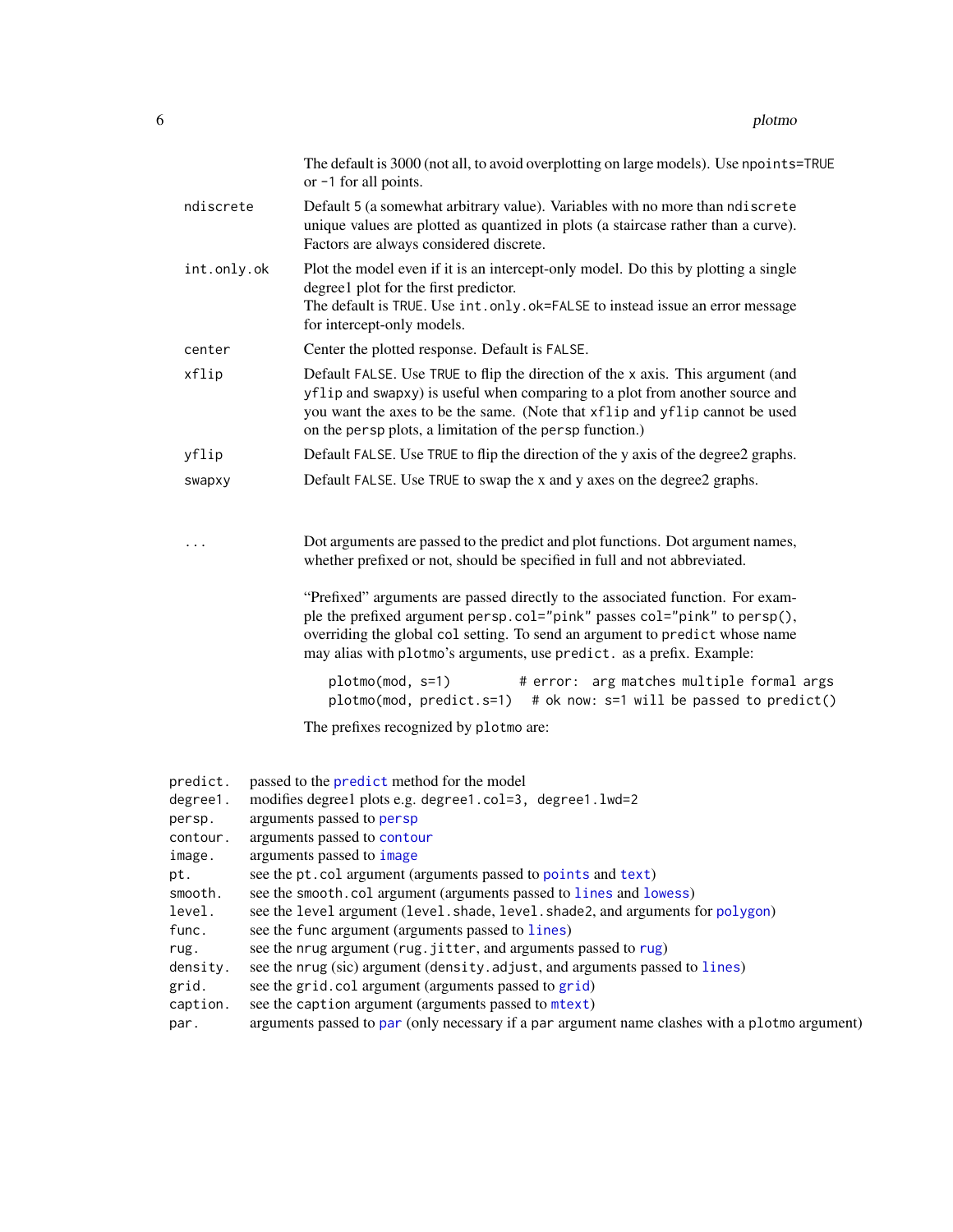#### <span id="page-6-0"></span>plotmo.misc 7

The cex argument is relative, so specifying cex=1 is the same as not specifying cex.

For backwards compatibility, some dot arguments are supported but not explicitly documented. For example, the old argument col.response is no longer in plotmo's formal argument list, but is still accepted and treated like the new argument pt.col.

#### Note

In general this function won't work on models that don't save the call and data with the model in a standard way. For further discussion please see "*Accessing the model data*" in the [plotmo vignette.](#page-0-0) Package authors may want to look at [Guidelines for S3 Regression Models.](#page-0-0)

By default, plotmo tries to use sensible model-dependent defaults when calling predict. Use trace=1 to see the arguments passed to predict. You can change the defaults by using plotmo's type argument, and by using dot arguments prefixed with predict. (see the description of "..." above).

#### See Also

Please see the [plotmo vignette.](#page-0-0)

#### Examples

```
if (require(rpart)) {
   data(kyphosis)
    rpart.model <- rpart(Kyphosis~., data=kyphosis)
   plotmo(rpart.model, type="prob", nresponse="present")
}
if (require(earth)) {
    data(ozone1)
    earth.model <- earth(03 ~ ., data=ozone1, degree=2)
   plotmo(earth.model)
}
```
plotmo.misc *Ignore*

#### Description

Miscellaneous functions exported for internal use by earth and other packages. You can ignore these.

#### Usage

```
# for earth
plotmo_fitted(object, trace, nresponse, type, ...)
plotmo_cum(rinfo, info, nfigs=1, add=FALSE,
          cum.col1, grid.col, jitter=0, cum.grid="percentages", ...)
```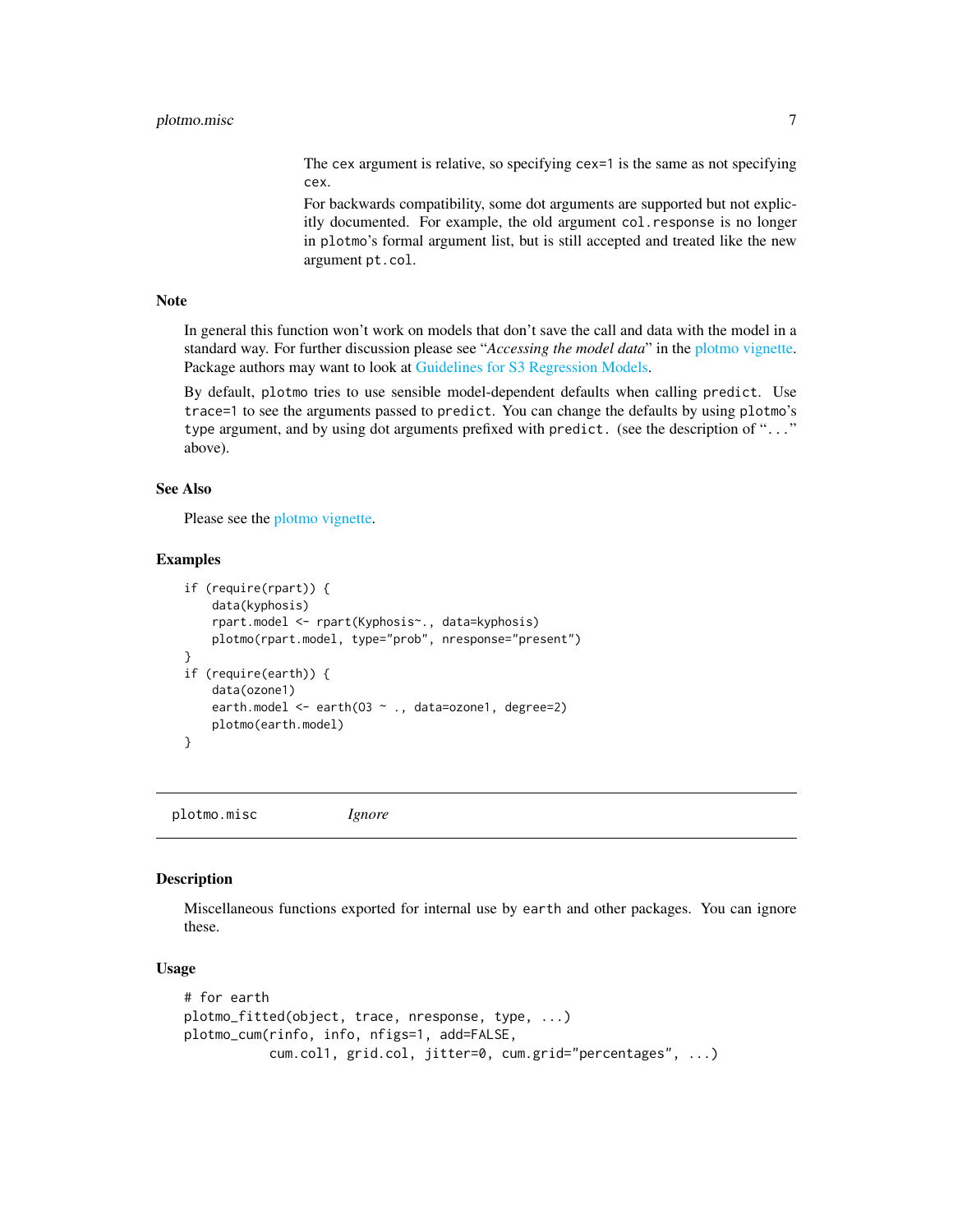```
plotmo_nresponse(y, object, nresponse, trace, fname, type="response")
plotmo_rinfo(object, type=NULL, residtype=type, nresponse=1,
    standardize=FALSE, delever=FALSE, trace=0,
    leverage.msg="returned as NA", expected.levs=NULL, labels.id=NULL, ...)
plotmo_predict(object, newdata, nresponse,
    type, expected.levs, trace, inverse.func=NULL, ...)
plotmo_prolog(object, object.name, trace, ...)
plotmo_resplevs(object, plotmo_fitted, yfull, trace)
plotmo_rsq(object, newdata, trace=0, nresponse=NA, type=NULL, ...)
plotmo_standardizescale(object)
plotmo_type(object, trace, fname="plotmo", type, ...)
plotmo_y(object, nresponse=NULL, trace=0, expected.len=NULL,
    resp.levs=NULL, convert.glm.response=!is.null(nresponse))
## Default S3 method:
plotmo.pairs(object, x, nresponse, trace, all2, ...)
## Default S3 method:
plotmo.singles(object, x, nresponse, trace, all1, ...)
## Default S3 method:
plotmo.y(object, trace, naked, expected.len, ...)
# plotmo methods
plotmo.convert.na.nresponse(object, nresponse, yhat, type="response", ...)
plotmo.pairs(object, x, nresponse, trace, all2, ...)
plotmo.pint(object, newdata, type, level, trace, ...)
plotmo.predict(object, newdata, type, ..., TRACE)
plotmo.prolog(object, object.name, trace, ...)
plotmo.residtype(object, ...)
plotmo.singles(object, x, nresponse, trace, all1, ...)
plotmo.type(object, ...)
plotmo.x(object, trace, ...)
plotmo.y(object, trace, naked, expected.len, nresponse=1, ...)
```
#### Arguments

... add all1 all2 convert.glm.response cum.col1 cum.grid delever expected.len expected.levs fname grid.col -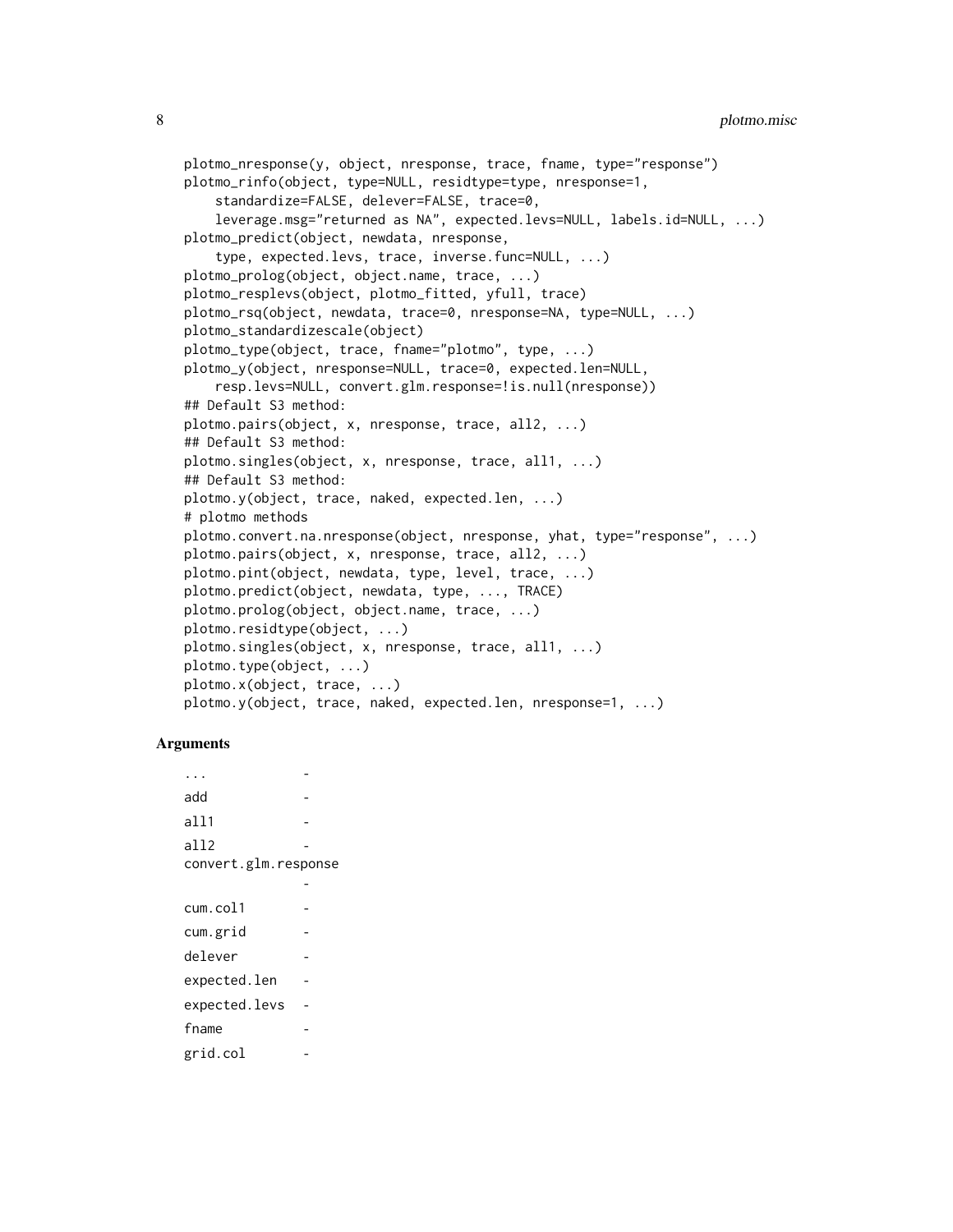#### <span id="page-8-0"></span>plotres that the plot of the set of the set of the set of the set of the set of the set of the set of the set of the set of the set of the set of the set of the set of the set of the set of the set of the set of the set of

| info          |  |
|---------------|--|
| inverse.func  |  |
| jitter        |  |
| labels.id     |  |
| level         |  |
| leverage.msg  |  |
| naked         |  |
| newdata       |  |
| nfigs         |  |
| nresponse     |  |
| object.name   |  |
| object        |  |
| plotmo_fitted |  |
| residtype     |  |
| resp.levs     |  |
| rinfo         |  |
| standardize   |  |
| <b>TRACE</b>  |  |
| trace         |  |
| type          |  |
| X             |  |
| yfull         |  |
| yhat          |  |
| y             |  |

<span id="page-8-1"></span>

plotres *Plot the residuals of a regression model*

#### Description

Plot the residuals of a regression model. Please see the [plotres vignette.](#page-0-0)

#### Usage

```
plotres(object = stop("no 'object' argument"),
   which = 1:4, info = FALSE, versus = 1,
   standardize = FALSE, delever = FALSE, level = 0,
   id.n = 3, labels.id = NULL, smooth.col = 2,
   grid.col = 0, jitter = 0,
   do.par = NULL, caption = NULL, trace = 0,npoints = 3000, center = TRUE,
   type = NULL, nresponse = NA,
   object.name = quote.deparse(substitute(object)), ...)
```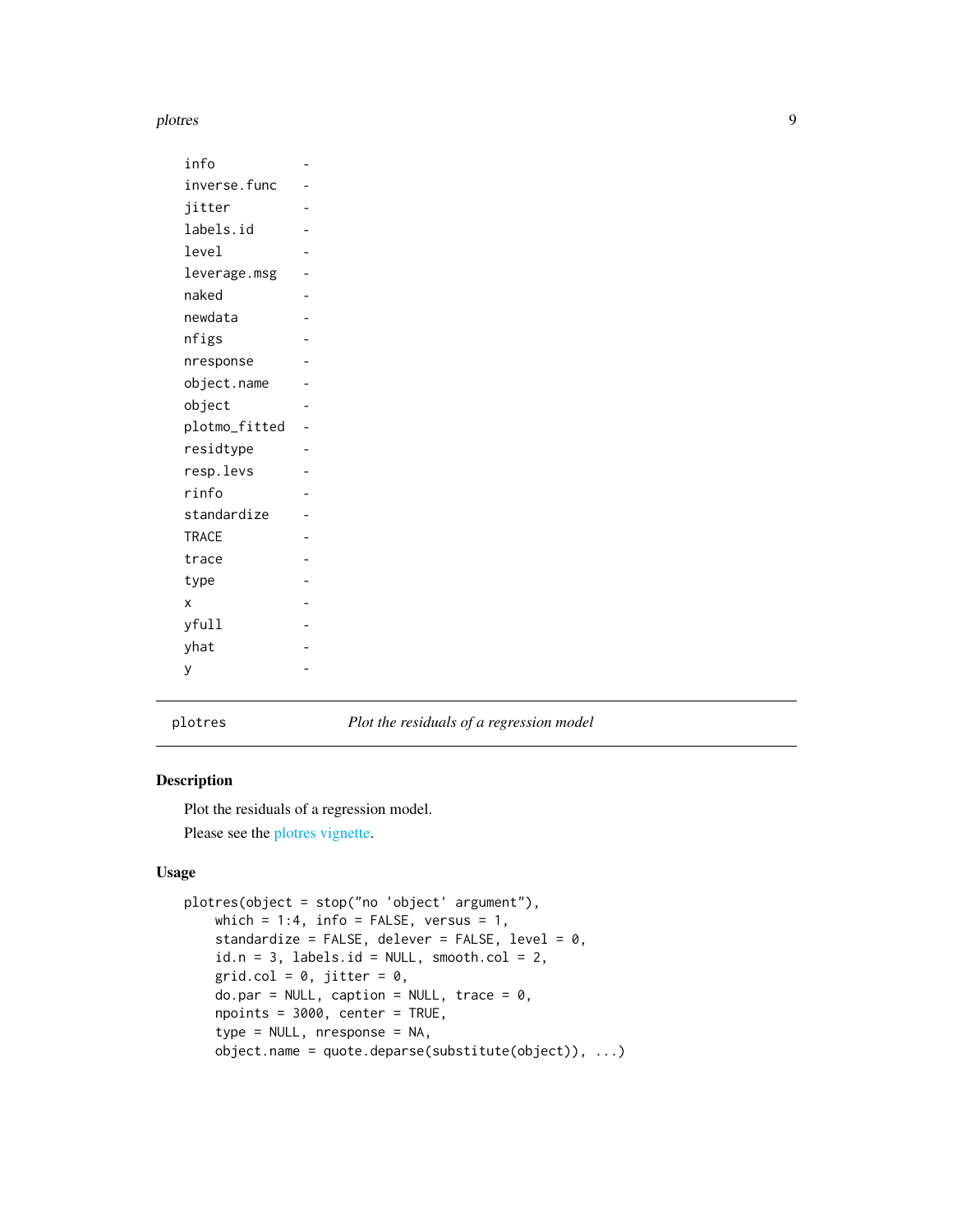<span id="page-9-0"></span>10 plottes and plottes and plottes and plottes and plottes and plottes and plottes and plottes and plottes and plottes and plottes and plottes and plottes and plottes and plottes and plottes and plottes and plottes and plo

| object | The model object.                                                                                                                                                                                                                                                 |
|--------|-------------------------------------------------------------------------------------------------------------------------------------------------------------------------------------------------------------------------------------------------------------------|
| which  | Which plots do draw. Default is 1:4.                                                                                                                                                                                                                              |
|        | 1 Model plot. What gets plotted here depends on the model class. For example,<br>for earth models this is a model selection plot. Nothing will be displayed for<br>some models. For details, please see the plotres vignette.                                     |
|        | 2 Cumulative distribution of abs residuals                                                                                                                                                                                                                        |
|        | 3 Residuals vs fitted                                                                                                                                                                                                                                             |
|        | 4 QQ plot                                                                                                                                                                                                                                                         |
|        | 5 Abs residuals vs fitted                                                                                                                                                                                                                                         |
|        | 6 Sqrt abs residuals vs fitted                                                                                                                                                                                                                                    |
|        | 7 Abs residuals vs log fitted                                                                                                                                                                                                                                     |
|        | 8 Cube root of the squared residuals vs log fitted                                                                                                                                                                                                                |
|        | 9 Log abs residuals vs log fitted                                                                                                                                                                                                                                 |
|        |                                                                                                                                                                                                                                                                   |
| info   | Default is FALSE. Use TRUE to print extra information as follows:                                                                                                                                                                                                 |
|        | i) Display the distribution of the residuals along the bottom of the plot.                                                                                                                                                                                        |
|        | ii) Display the training R-Squared.                                                                                                                                                                                                                               |
|        | iii) Display the Spearman Rank Correlation of the absolute residuals with the                                                                                                                                                                                     |
|        | fitted values. Actually, correlation is measured against the absolute values of<br>whatever is on the horizontal $axis - by$ default this is the fitted response, but<br>may be something else if the versus argument is used.                                    |
|        | iv) In the Cumulative Distribution plot (which=2), display additional informa-<br>tion on the quantiles.                                                                                                                                                          |
|        | v) Only for which=5 or 9. Regress the absolute residuals against the fitted values<br>and display the regression slope. Robust linear regression is used via $r \ln n$ in the<br>MASS package.                                                                    |
|        | vi) Add various annotations to the other plots.                                                                                                                                                                                                                   |
|        |                                                                                                                                                                                                                                                                   |
| versus | What do we plot the residuals against? One of:                                                                                                                                                                                                                    |
|        | 1 Default. Plot the residuals versus the fitted values (or the log values when                                                                                                                                                                                    |
|        | which= $7$ to $9$ ).                                                                                                                                                                                                                                              |
|        | 2 Residuals versus observation number, after observations have been sorted on<br>the fitted value. Same as versus=1, except that the residuals are spaced uni-<br>formly along the horizontal axis.                                                               |
|        | 3 Residuals versus the response.                                                                                                                                                                                                                                  |
|        | 4 Residuals versus the hat leverages.                                                                                                                                                                                                                             |
|        | "b: " Residuals versus the basis functions. Currently only supported for earth,<br>mda:: mars, and gam:: gam models. A optional regex can follow the "b:"<br>to specify a subset of the terms, e.g. versus="b:wind" will plot terms with<br>"wind" in their name. |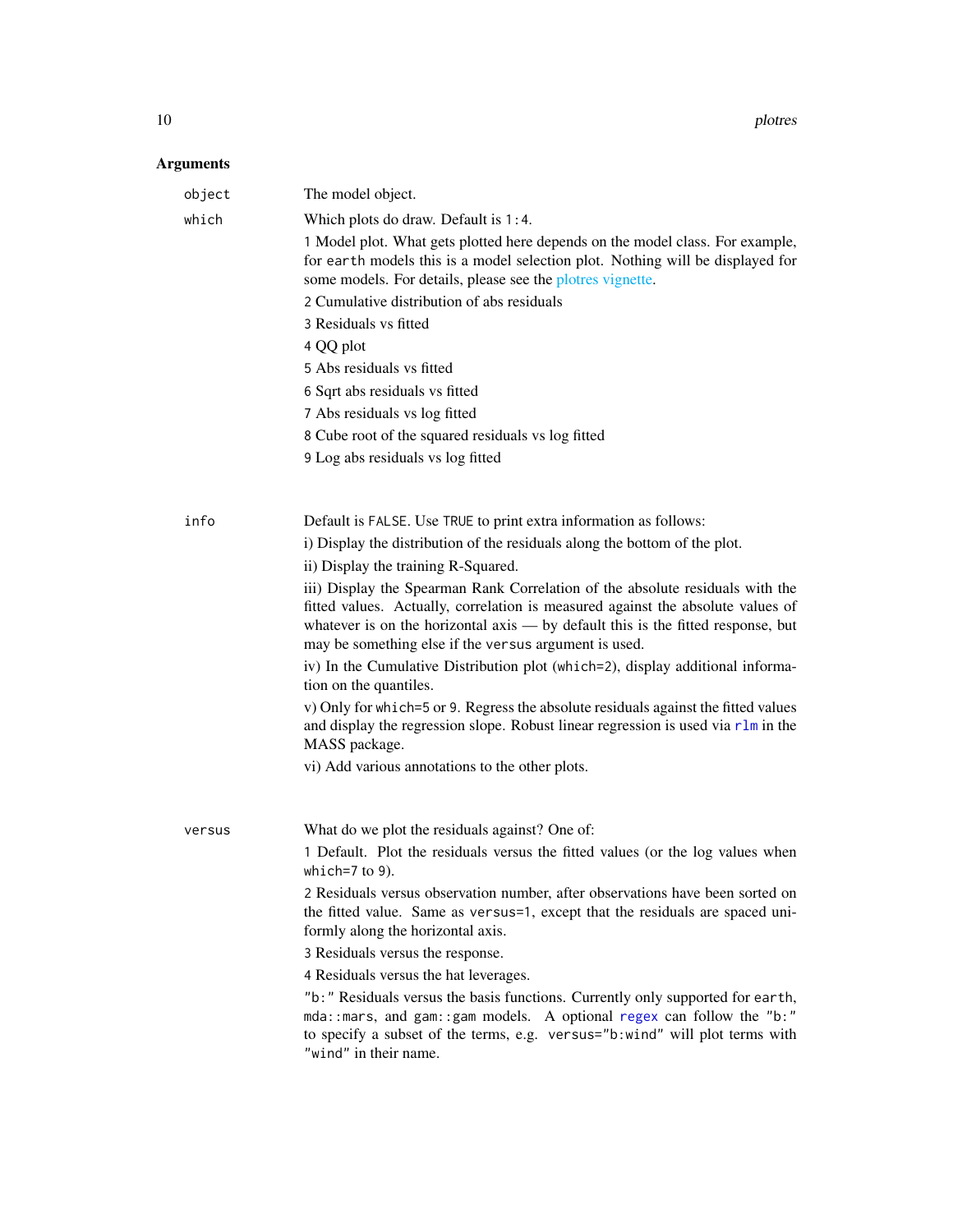#### <span id="page-10-0"></span>plotres and the set of the set of the set of the set of the set of the set of the set of the set of the set of the set of the set of the set of the set of the set of the set of the set of the set of the set of the set of t

|             | Else a character vector specifying which predictors to plot against.<br>Example 1: versus="" plots against all predictors (since the regex versus=""<br>matches anything).<br>Example 2: versus=c("wind", "vis") plots predictors with wind or vis in<br>their name.<br>Example 3: versus=c("wind vis") equivalent to the above.<br>Note: These are regexs. Thus versus="wind" will match all variables that<br>have "wind" in their names. Use "^wind\$" to match only the variable named<br>"wind".                                                                                                                                                                                                                                                                                                                                                              |
|-------------|--------------------------------------------------------------------------------------------------------------------------------------------------------------------------------------------------------------------------------------------------------------------------------------------------------------------------------------------------------------------------------------------------------------------------------------------------------------------------------------------------------------------------------------------------------------------------------------------------------------------------------------------------------------------------------------------------------------------------------------------------------------------------------------------------------------------------------------------------------------------|
| standardize | Default is FALSE. Use TRUE to standardize the residuals. Only supported for<br>some models, an error message will be issued otherwise.<br>Each residual is divided by by $se_i \star sqrt(1 - h_i)$ , where $se_i$ is the<br>standard error of prediction and h_ii is the leverage (the diagonal entry of the<br>hat matrix). When the variance model holds, the standardized residuals are ho-<br>moscedastic with unity variance.<br>The leverages are obtained using hatvalues. (For earth models the leverages<br>are for the linear regression of the response on the basis matrix bx.) A standard-<br>ized residual with a leverage of 1 is plotted as a star on the axis.<br>This argument applies to all plots where the residuals are used (including the<br>cumulative distribution and QQ plots, and to annotations displayed by the info<br>argument). |
| delever     | Default is FALSE. Use TRUE to "de-lever" the residuals. Only supported for some<br>models, an error message will be issued otherwise.<br>Each residual is divided by $sqrt(1 - h_i i)$ . See the standardize argument<br>for details.                                                                                                                                                                                                                                                                                                                                                                                                                                                                                                                                                                                                                              |
| level       | Draw estimated confidence or prediction interval bands at the given level, if<br>the model supports them.<br>Default is 0, bands not plotted. Else a fraction, for example level=0.90. Ex-<br>ample:                                                                                                                                                                                                                                                                                                                                                                                                                                                                                                                                                                                                                                                               |
|             | mod <- lm(log(Volume)~log(Girth), data=trees)<br>plotres(mod, level=.90)                                                                                                                                                                                                                                                                                                                                                                                                                                                                                                                                                                                                                                                                                                                                                                                           |
|             | You can modify the color of the bands with level. shade and level. shade2.<br>See also "Prediction intervals" in the plotmo vignette (but note that plotmo<br>needs prediction intervals on new data, whereas plotres requires only that the<br>model supports prediction intervals on the training data).                                                                                                                                                                                                                                                                                                                                                                                                                                                                                                                                                         |
| id.n        | The largest id. n residuals will be labeled in the plot. Default is 3. Special val-<br>ues TRUE and -1 or mean all.<br>If id. n is negative (but not -1) the id. n most positive and most negative resid-<br>uals will be labeled in the plot.<br>A current implementation restriction is that id. n is ignored when there are more<br>than ten thousand cases.                                                                                                                                                                                                                                                                                                                                                                                                                                                                                                    |
| labels.id   | Residual labels. Only used if $id.n > 0$ . Default is the case names, or the case<br>numbers if the cases are unnamed                                                                                                                                                                                                                                                                                                                                                                                                                                                                                                                                                                                                                                                                                                                                              |

numbers if the cases are unnamed.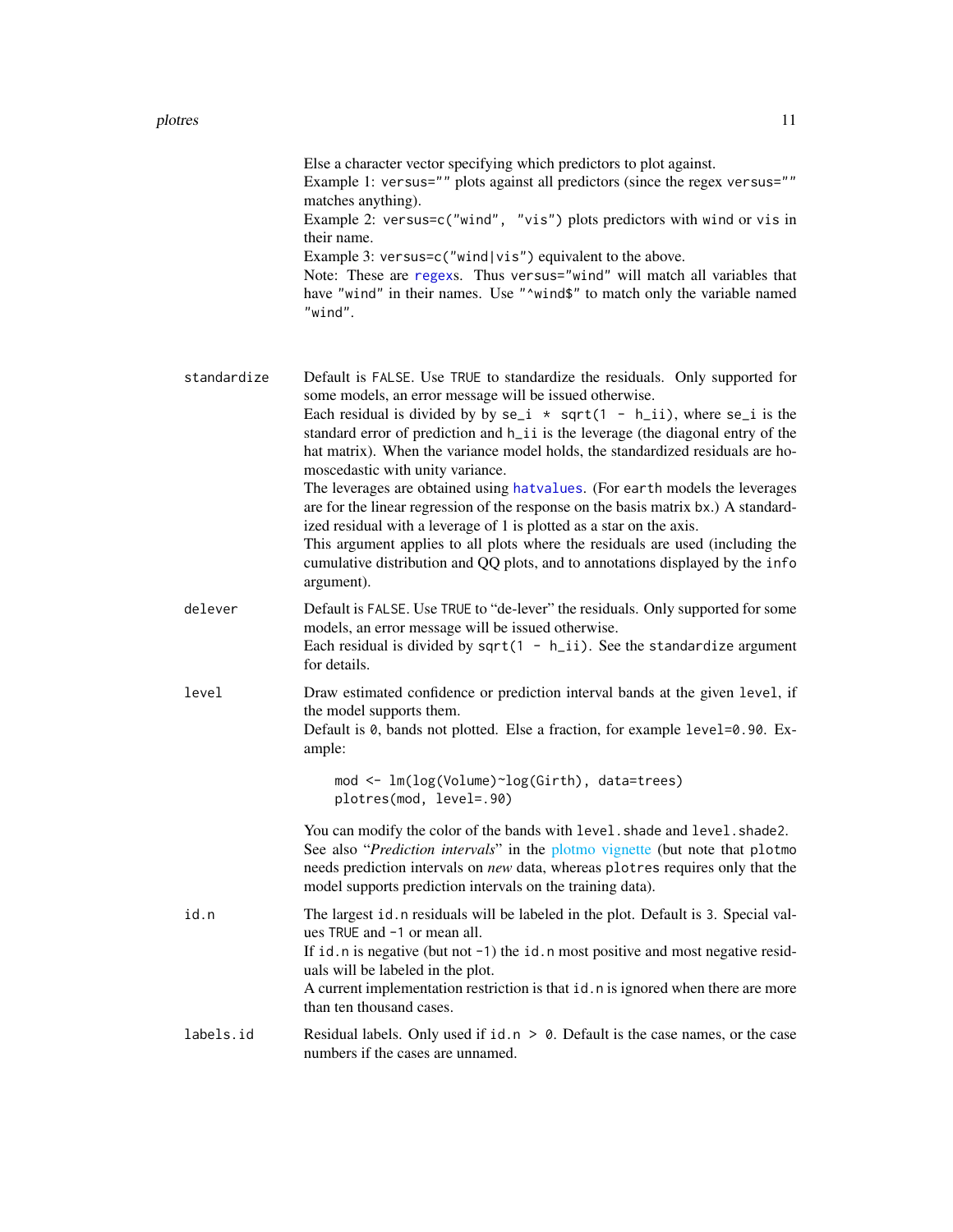<span id="page-11-0"></span>

| smooth.col  | Color of the smooth line through the residual points. Default is 2, red. Use<br>smooth.col=0 for no smooth line.<br>You can adjust the amount of smoothing with smooth. f. This gets passed as f<br>to lowess. The default is 2/3. Lower values make the line more wiggly.                                                                                                                                                                     |
|-------------|------------------------------------------------------------------------------------------------------------------------------------------------------------------------------------------------------------------------------------------------------------------------------------------------------------------------------------------------------------------------------------------------------------------------------------------------|
| grid.col    | Default is 0, no grid. Else add a background grid of the specified color to the<br>degree1 plots. The special value grid.col=TRUE is treated as "lightgray".                                                                                                                                                                                                                                                                                   |
| jitter      | Default is 0, no jitter. Passed as factor to jitter to jitter the plotted points<br>horizontally and vertically. Useful for discrete variables and responses, where<br>the residual points tend to be overlaid.                                                                                                                                                                                                                                |
| do.par      | One of NULL, FALSE, TRUE, or 2, as follows:                                                                                                                                                                                                                                                                                                                                                                                                    |
|             | do.par=NULL (default). Same as do.par=FALSE if the number of plots is one;<br>else the same as TRUE.                                                                                                                                                                                                                                                                                                                                           |
|             | do.par=FALSE. Use the current par settings. You can pass additional graphics<br>parameters in the "" argument.                                                                                                                                                                                                                                                                                                                                 |
|             | do.par=TRUE. Start a new page and call par as appropriate to display multiple<br>plots on the same page. This automatically sets parameters like mfrow and mar.<br>You can pass additional graphics parameters in the "" argument.                                                                                                                                                                                                             |
|             | do.par=2. Like do.par=TRUE but don't restore the par settings to their original<br>state when plotres exits, so you can add something to the plot.                                                                                                                                                                                                                                                                                             |
| caption     | Overall caption. By default create the caption automatically. Use caption=""<br>for no caption. (Use main to set the title of an individual plot.)                                                                                                                                                                                                                                                                                             |
| trace       | Default is 0.<br>trace=1 (or TRUE) for a summary trace (shows how predict and friends are<br>invoked for the model).<br>trace=2 for detailed tracing.                                                                                                                                                                                                                                                                                          |
| npoints     | Number of points to be plotted. A sample of npoints is taken; the sample in-<br>cludes the biggest twenty or so residuals.<br>The default is 3000 (not all, to avoid overplotting on large models). Use npoints=TRUE<br>or -1 for all points.                                                                                                                                                                                                  |
| center      | Default is TRUE, meaning center the horizontal axis in the residuals plot, so<br>asymmetry in the residual distribution is more obvious.                                                                                                                                                                                                                                                                                                       |
| type        | Type parameter passed first to residuals and if that fails to predict. For al-<br>lowed values see the residuals and predict methods for your object (such as<br>residuals. rpart or predict. earth). By default, plotres tries to automati-<br>cally select a suitable value for the model in question (usually "response"), but<br>this will not always be correct. Use trace=1 to see the type argument passed<br>to residuals and predict. |
| nresponse   | Which column to use when residuals or predict returns multiple columns.<br>This can be a column index or column name (which may be abbreviated, partial<br>matching is used).                                                                                                                                                                                                                                                                  |
| object.name | The name of the object for error and trace messages. Used internally by<br>plot.earth.                                                                                                                                                                                                                                                                                                                                                         |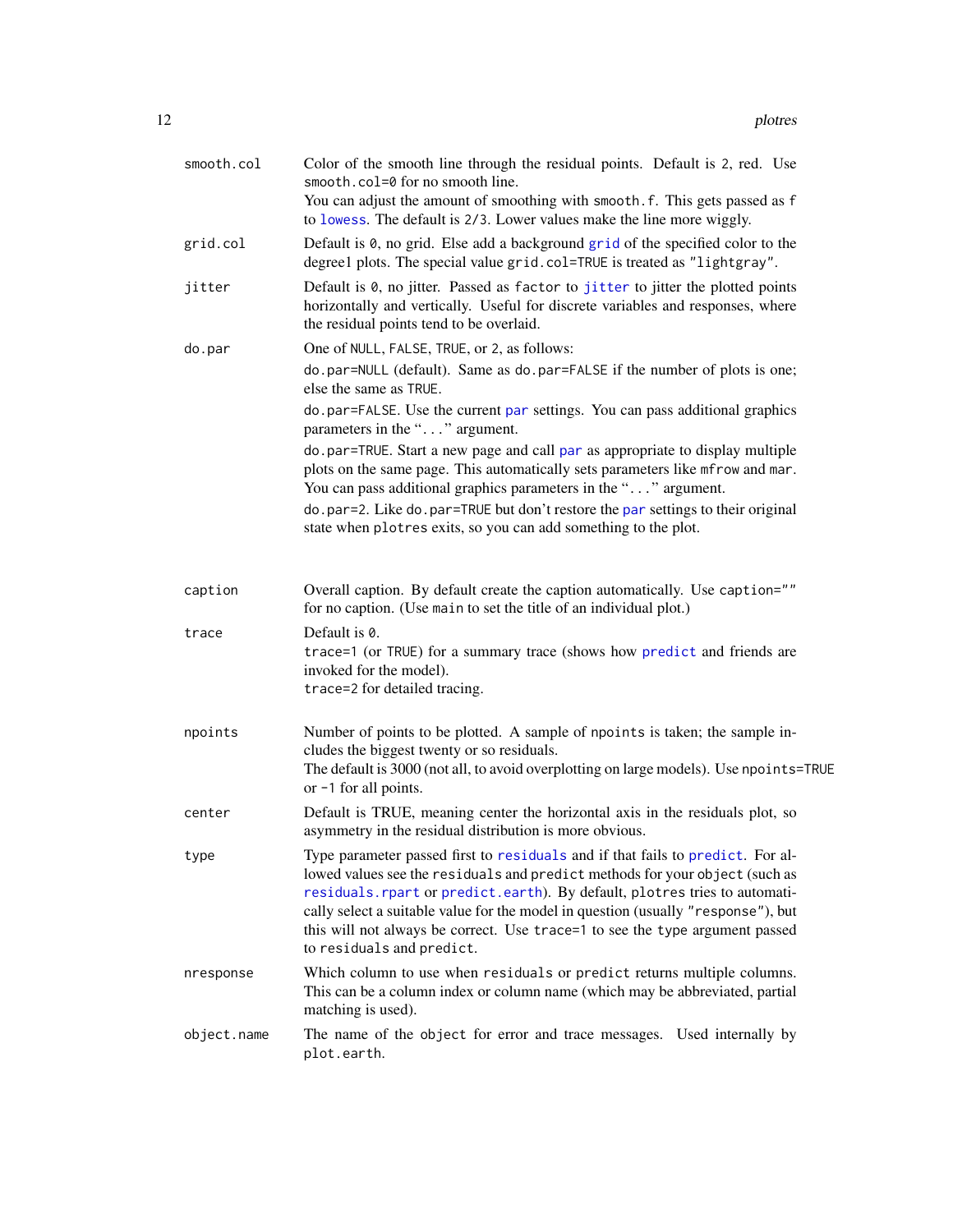<span id="page-12-0"></span>

| $\cdots$   | Dot arguments are passed to the plot functions. Dot argument names, whether<br>prefixed or not, should be specified in full and not abbreviated.                                                                                       |
|------------|----------------------------------------------------------------------------------------------------------------------------------------------------------------------------------------------------------------------------------------|
|            | "Prefixed" arguments are passed directly to the associated function. For ex-<br>ample the prefixed argument pt.col="pink" passes col="pink" to points(),<br>overriding the global col setting. The prefixes recognized by plotres are: |
| residuals. | passed to residuals                                                                                                                                                                                                                    |
| predict.   | passed to predict (predict is called if the call to residuals fails)                                                                                                                                                                   |
| w1.        | sent to the model-dependent plot for which=1 e.g. w1.col=2                                                                                                                                                                             |
| pt.        | modify the displayed points e.g. pt.col=as.numeric(survived)+2 or pt.cex=.8.                                                                                                                                                           |
| smooth.    | modify the smooth line e.g. smooth.col=0 or smooth.f=.5.                                                                                                                                                                               |
| level.     | modify the interval bands, e.g. level.shade="gray" or level.shade2="lightblue"                                                                                                                                                         |
| legend.    | modify the displayed legend e.g. legend.cex=.9                                                                                                                                                                                         |
| cum.       | modify the Cumulative Distribution plot (arguments for plot. stepfun)                                                                                                                                                                  |
| qq.        | modify the QQ plot, e.g. qq. pch=1                                                                                                                                                                                                     |
| qqline     | modify the $qqline$ in the QQ plot, e.g. $qqline$ . $col=0$                                                                                                                                                                            |
| label.     | modify the point labels, e.g. label.cex=.9 or label.font=2                                                                                                                                                                             |
| cook.      | modify the Cook's Distance annotations. This affects only the leverage plot (versus=3) for 1m models with sta                                                                                                                          |
| caption.   | modify the overall caption (see the caption argument) e.g. caption.col=2.                                                                                                                                                              |
| par.       | arguments for par (only necessary if a par argument name clashes with a plotres argument)                                                                                                                                              |
|            | The cex argument is relative, so specifying cex=1 is the same as not specifying                                                                                                                                                        |
|            | cex.                                                                                                                                                                                                                                   |

For backwards compatibility, some dot arguments are supported but not explicitly documented.

#### Value

If the which=1 plot was plotted, the return value of that plot (model dependent).

Else if the which=3 plot was plotted, return list(x,y) where x and y are the coordinates of the points in that plot (but without jittering even if the jitter argument was used).

Else return NULL.

#### Note

This function is designed primarily for displaying standard response - fitted residuals for models with a single continuous response, although it will work for a few other models.

In general this function won't work on models that don't save the call and data with the model in a standard way. It uses the same underlying mechanism to access the model data as [plotmo](#page-1-1). For further discussion please see "*Accessing the model data*" in the [plotmo vignette.](#page-0-0) Package authors may want to look at [Guidelines for S3 Regression Models.](#page-0-0)

#### See Also

Please see the [plotres vignette.](#page-0-0)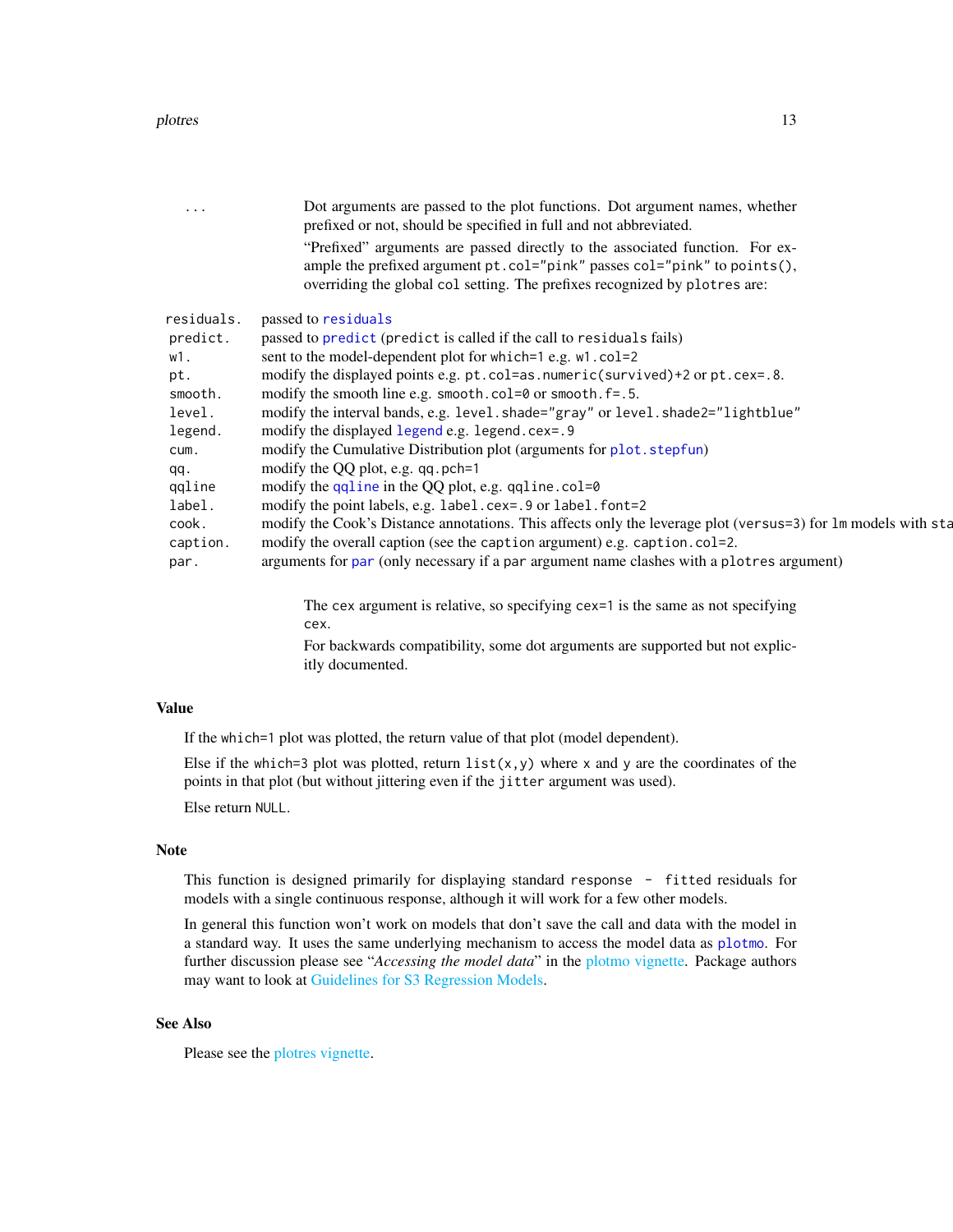[plot.lm](#page-0-0) [plot.earth](#page-0-0)

#### Examples

```
# we use lm in this example, but plotres is more useful for models
# that don't have a function like plot.lm for plotting residuals
lm.model <- lm(Volume~., data=trees)
plotres(lm.model)
```
plot\_gbm *Plot a gbm model*

#### Description

Plot a [gbm](#page-0-0) model showing the training and other error curves.

#### Usage

```
plot_gbm(object=stop("no 'object' argument"),
    smooth = c(0, 0, 0, 1),col = c(1, 2, 3, 4), ylim = "auto",legend.x = NULL, legend.y = NULL, legend.cex = .8,grid.col = NA,
   n.trees = NA, col.n.trees ="darkgray",
    ...)
```

| object | The gbm model.                                                                                                                                                                                                                                                                                                                                                                                                                                           |
|--------|----------------------------------------------------------------------------------------------------------------------------------------------------------------------------------------------------------------------------------------------------------------------------------------------------------------------------------------------------------------------------------------------------------------------------------------------------------|
| smooth | Four-element vector specifying if smoothing should be applied to the train, test,<br>CV, and OOB curves respectively. When smoothing is specified, a smoothed<br>curve is plotted and the minimum is calculated from the smoothed curve.<br>The default is $c(0, 0, 0, 1)$ meaning apply smoothing only to the OOB curve<br>(same as gbm.perf).<br>Note that smooth=1 (which gets recyled to $c(1,1,1,1)$ ) will smooth all the<br>curves.               |
| col    | Four-element vector specifying the colors for the train, test, CV, and OOB curves<br>respectively.<br>The default is $c(1, 2, 3, 4)$ .<br>Use a color of 0 to remove the corresponding curve, e.g. $col=c(1,2,3,0)$ to<br>not display the OOB curve.<br>If col=0 (which gets recycled to $c(0, 0, 0, 0)$ ) nothing will be plotted, but plot_gbm<br>will return the number-of-trees at the minima as usual (as described in the Value<br>section below). |

<span id="page-13-0"></span>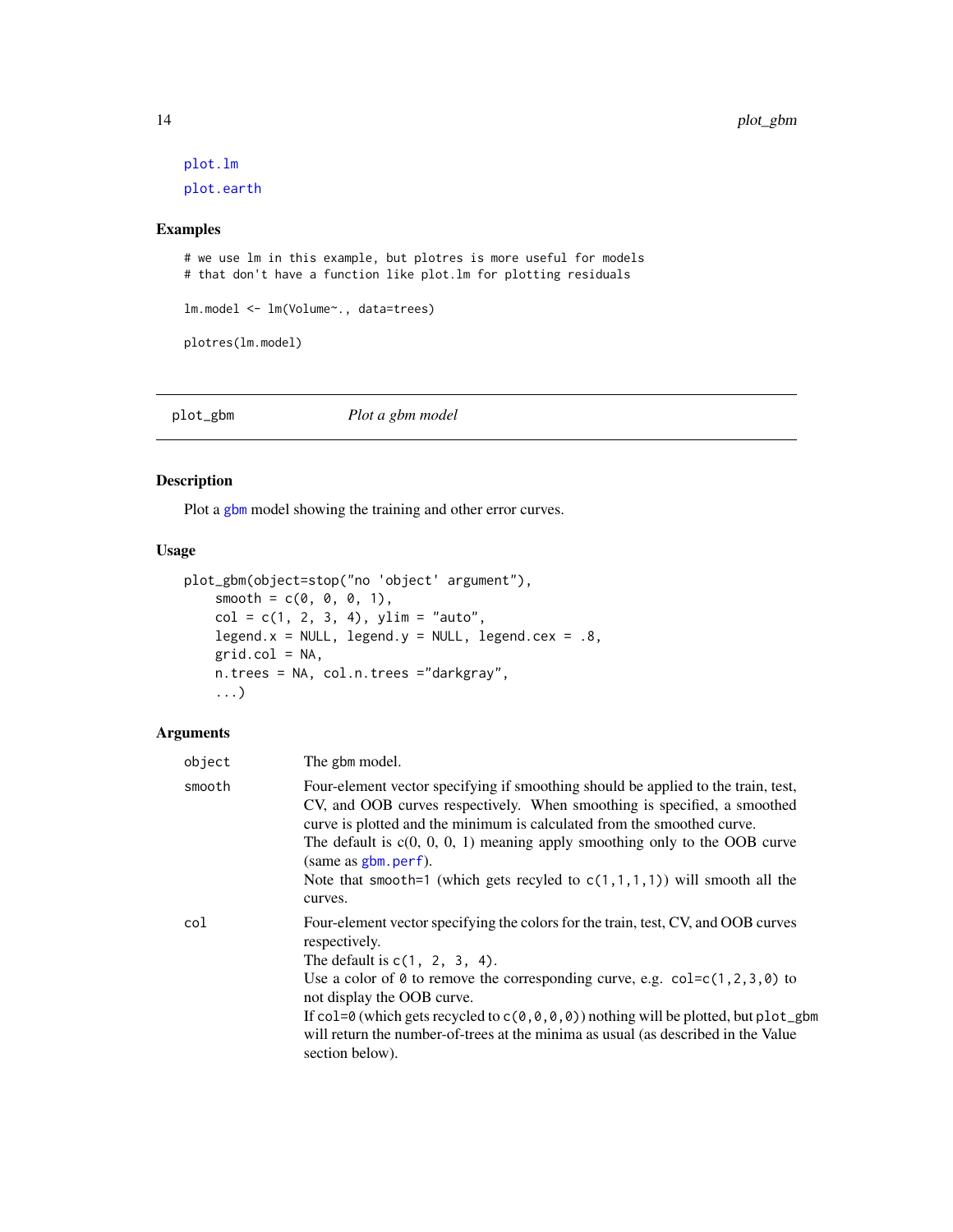#### <span id="page-14-0"></span>plot\_gbm 15

| ylim        | The default ylim="auto" shows more detail around the minima.<br>Use ylim=NULL for the full vertical range of the curves.<br>Else specify y l im as usual.                                                        |
|-------------|------------------------------------------------------------------------------------------------------------------------------------------------------------------------------------------------------------------|
| legend.x    | The x position of the legend. The default positions the legend automatically.<br>Use legend. x=NA for no legend.<br>See the x and y arguments of xy. coords for other options, for example legend. x="topright". |
| legend.y    | The y position of the legend.                                                                                                                                                                                    |
| legend.cex  | The legend cex (the default is $0.8$ ).                                                                                                                                                                          |
| grid.col    | Default NA. Color of the optional grid, for example grid.col=1.                                                                                                                                                  |
| n.trees     | For use by plotres.<br>The x position of the gray vertical line indicating the n. trees passed by plotres<br>to predict. gbm to calculate the residuals. Plotres defaults to all trees.                          |
| col.n.trees | For use by plotres.<br>Color of the vertical line showing the n. trees argument. Default is "darkgray".                                                                                                          |
| $\cdots$    | Dot arguments are passed internally to plot. default.                                                                                                                                                            |

#### Value

This function returns a four-element vector specifying the number of trees at the train, test, CV, and OOB minima respectively.

The minima are calculated after smoothing as specified by this function's smooth argument. By default, only the OOB curve is smoothed. The smoothing algorithm for the OOB curve differs slightly from [gbm.perf](#page-0-0), so can give a slightly different number of trees.

#### Note

#### The OOB curve

The OOB curve is artificially rescaled to force it into the plot. See Chapter 7 in the [plotres vignette.](#page-0-0)

#### Interaction with plotres

When invoking this function via [plotres](#page-8-1), prefix any argument of plotres with  $w1$ . to tell plotres to pass the argument to this function. For example give  $w1.y\text{lim} = c(0,10)$  to plotres (plain ylim=c(0,10) in this context gets passed to the residual plots).

#### Acknowledgments

This function is derived from code in the [gbm](#page-0-0) package authored by Greg Ridgeway and others, and maintained by Harry Southworth.

#### See Also

Chapter 7 in [plotres vignette](#page-0-0) discusses this function.

#### Examples

```
if (require(gbm)) {
   n <- 100 + toy model for quick demo
   x1 \leftarrow 3 * runif(n)x2 \leftarrow 3 * runif(n)
```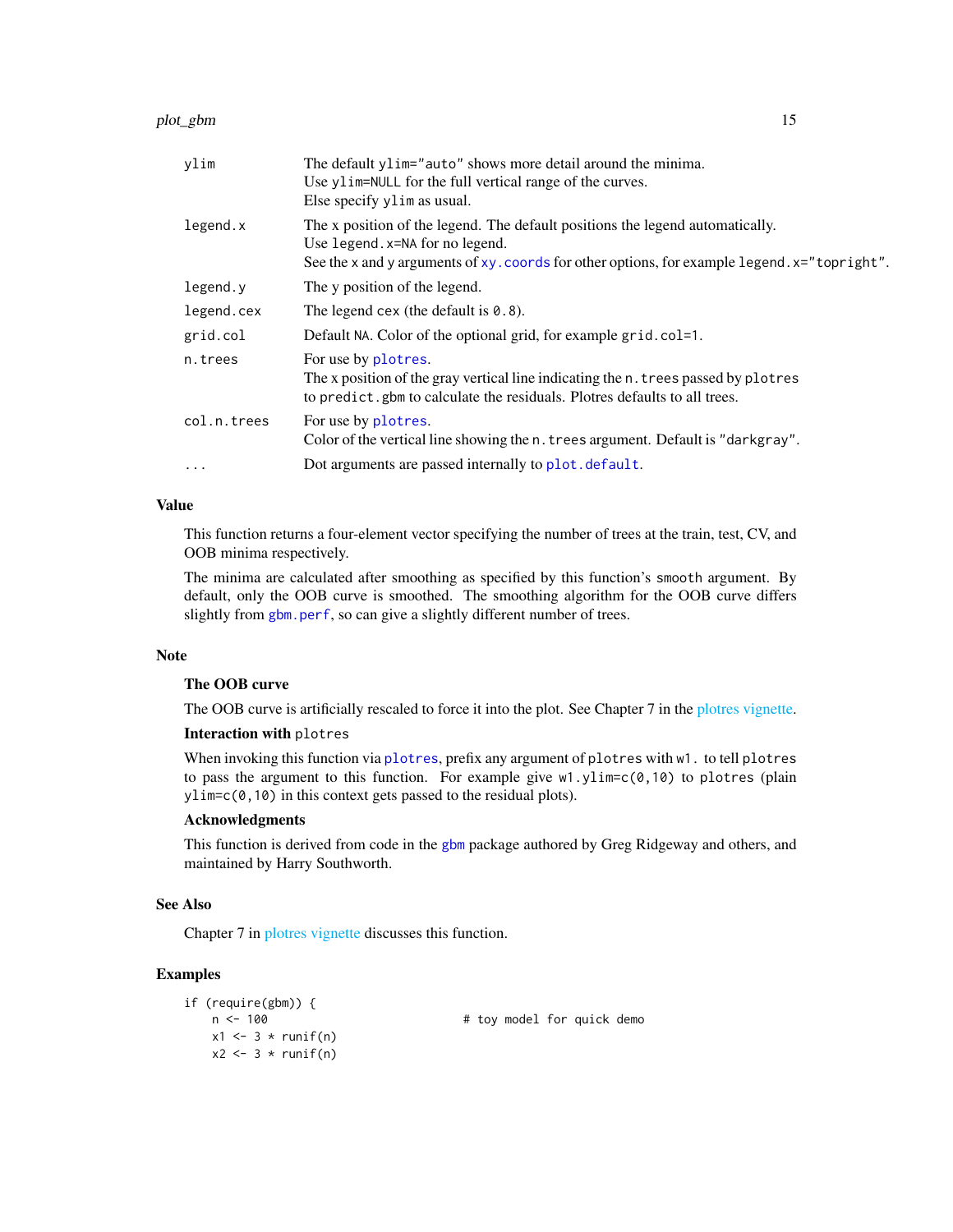```
x3 <- sample(1:4, n, replace=TRUE)
   y \le -x1 + x2 + x3 + \text{norm}(n, 0, .3)data <- data.frame(y=y, x1=x1, x2=x2, x3=x3)
   mod <- gbm(y~., data=data, distribution="gaussian",
             n.trees=300, shrinkage=.1, interaction.depth=3,
             train.fraction=.8, verbose=FALSE)
   plot_gbm(mod)
   # plotres(mod) # plot residuals
   # plotmo(mod) # plot regression surfaces
}
```
plot\_glmnet *Plot a glmnet model*

#### Description

Plot the coefficient paths of a [glmnet](#page-0-0) model.

An enhanced version of [plot.glmnet](#page-0-0).

#### Usage

plot\_glmnet(x = stop("no 'x' argument"), xvar = c("rlambda", "lambda", "norm", "dev"),  $label = 10$ , nresponse = NA, grid.col = NA, s = NA, ...)

| $\times$  | The glmnet model.                                                                                                                                                                                                        |
|-----------|--------------------------------------------------------------------------------------------------------------------------------------------------------------------------------------------------------------------------|
| xvar      | What gets plotted along the x axis. One of:<br>"rlambda" (default) decreasing log lambda (lambda is the glmnet penalty)<br>"lambda" log lambda<br>"norm" L1-norm of the coefficients<br>"dev" percent deviance explained |
|           | The default xvar differs from plot.glmnet to allow s to be plotted when this<br>function is invoked by plotres.                                                                                                          |
| label     | Default 10. Number of variable names displayed on the right of the plot. One<br>of:<br>FALSE display no variables<br>TRUE display all variables<br>integer (default) number of variables to display (default is 10)      |
| nresponse | Which response to plot for multiple response models.                                                                                                                                                                     |
| grid.col  | Default NA. Color of the optional grid, for example grid.col="lightgray".                                                                                                                                                |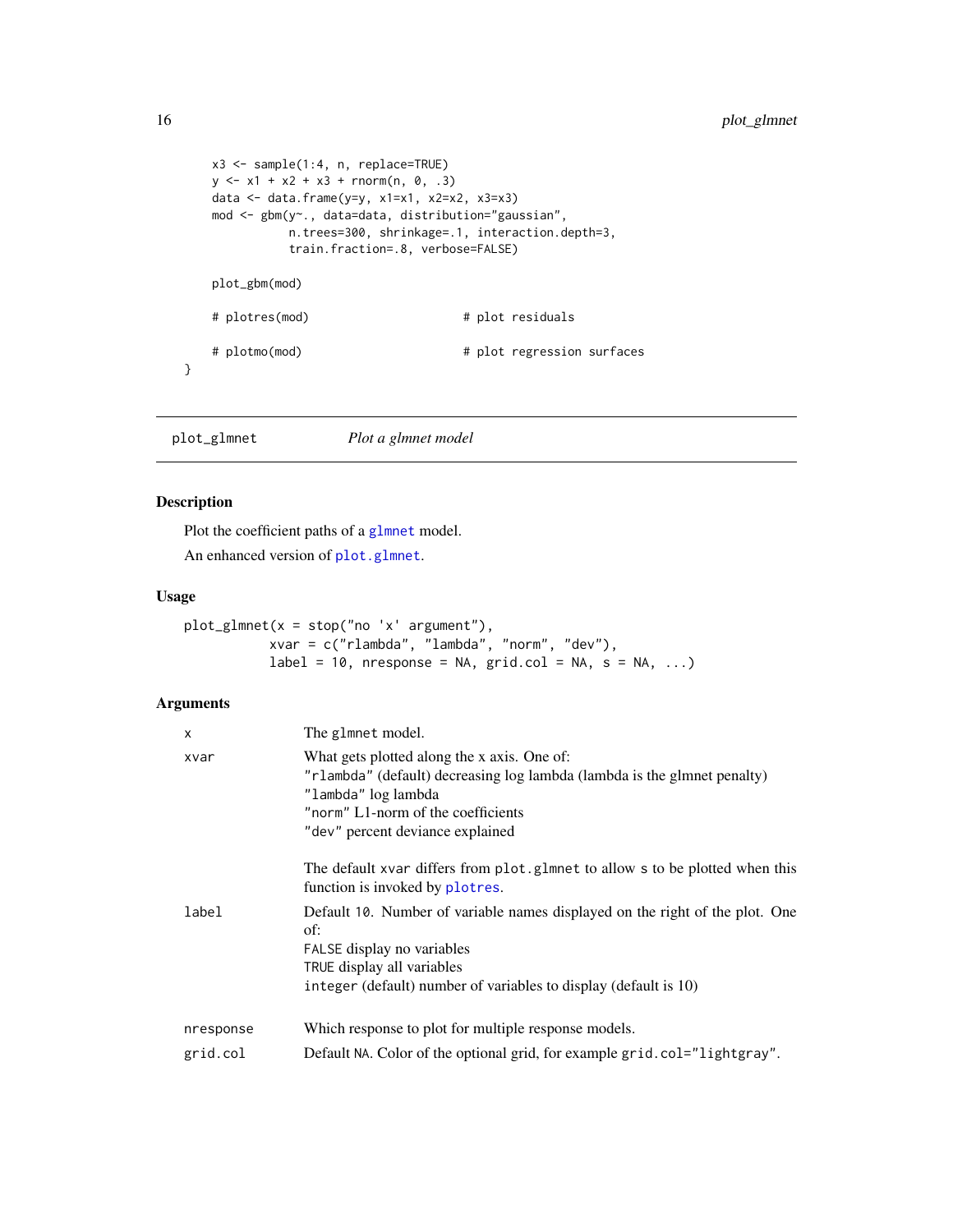<span id="page-16-0"></span>

| S                       | For use by plotes. The x position of the gray vertical line indicating the<br>lambda s passed by plotres to predict.glmnet to calculate the residuals.<br>Plotres defaults to s=0.                                                                                           |
|-------------------------|------------------------------------------------------------------------------------------------------------------------------------------------------------------------------------------------------------------------------------------------------------------------------|
| $\cdot$ $\cdot$ $\cdot$ | Dot arguments are passed internally to matplot.<br>Use col to change the color of curves; for example $col=1:4$ . The six default<br>colors are intended to be distinguishable yet harmonious (to my eye at least),<br>with adjacent colors as different as easily possible. |

#### Note

#### Limitations

For multiple response models use the nresponse argument to specify which response should be plotted. (Currently each response must be plotted one by one.)

The type.coef argument of [plot.glmnet](#page-0-0) is currently not supported.

Currently xvar="norm" is not supported for multiple response models (you will get an error message).

#### Interaction with plotres

When invoking this function via [plotres](#page-8-1), prefix any argument of plotres with w1. to tell plotres to pass the argument to this function. For example give w1.col=1:4 to plotres (plain col=1:4 in this context gets passed to the residual plots).

#### Acknowledgments

This function is based on [plot.glmnet](#page-0-0) in the [glmnet](#page-0-0) package authored by Jerome Friedman, Trevor Hastie, and Rob Tibshirani.

#### See Also

Chapter 6 in [plotres vignette](#page-0-0) discusses this function.

#### Examples

```
if (require(glmnet)) {
   x \le - matrix(rnorm(100 * 10), 100, 10) # n=100 p=10
   y \leftarrow x[,1] + x[,2] + 2 * rnorm(100) # y depends only on x[,1] and x[,2]mod \leftarrow glmnet(x, y)plot_glmnet(mod)
   # plotres(mod) # plot the residuals
}
```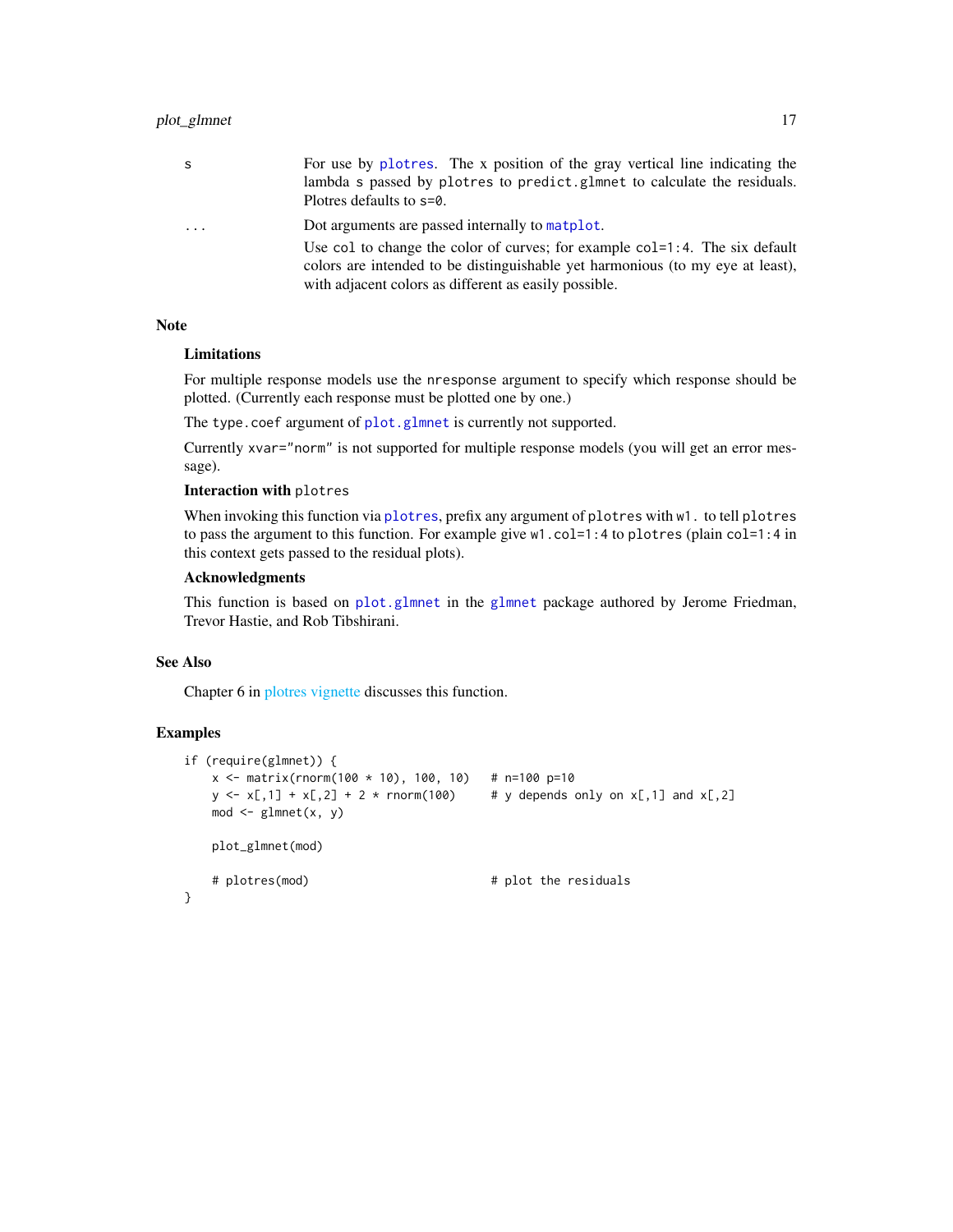# <span id="page-17-0"></span>Index

∗Topic partial dependence plotmo, [2](#page-1-0) plotres, [9](#page-8-0) ∗Topic regression plotmo, [2](#page-1-0) plotres, [9](#page-8-0) check.index *(*plotmo.misc*)*, [7](#page-6-0) contour, *[3](#page-2-0)*, *[6](#page-5-0)* density, *[3](#page-2-0)* gbm, *[14,](#page-13-0) [15](#page-14-0)* gbm.perf, *[14,](#page-13-0) [15](#page-14-0)* glmnet, *[16,](#page-15-0) [17](#page-16-0)* grep, *[4](#page-3-0)* grid, *[3](#page-2-0)*, *[6](#page-5-0)*, *[12](#page-11-0)* hatvalues, *[11](#page-10-0)* image, *[3](#page-2-0)*, *[6](#page-5-0)* jitter, *[12](#page-11-0)* legend, *[13](#page-12-0)* lines, *[6](#page-5-0)* lowess, *[3](#page-2-0)*, *[6](#page-5-0)*, *[12](#page-11-0)* matplot, *[17](#page-16-0)* median, *[5](#page-4-0)* mtext, *[6](#page-5-0)* par, *[4](#page-3-0)*, *[6](#page-5-0)*, *[12,](#page-11-0) [13](#page-12-0)* persp, *[3](#page-2-0)*, *[6](#page-5-0)* plot.default, *[15](#page-14-0)* plot.earth, *[14](#page-13-0)* plot.glmnet, *[16,](#page-15-0) [17](#page-16-0)* plot.lm, *[14](#page-13-0)* plot.stepfun, *[13](#page-12-0)* plot\_gbm, [14](#page-13-0) plot\_glmnet, [16](#page-15-0)

plotmo, [2,](#page-1-0) *[13](#page-12-0)* plotmo.convert.na.nresponse *(*plotmo.misc*)*, [7](#page-6-0) plotmo.misc, [7](#page-6-0) plotmo.pairs *(*plotmo.misc*)*, [7](#page-6-0) plotmo.pint *(*plotmo.misc*)*, [7](#page-6-0) plotmo.predict *(*plotmo.misc*)*, [7](#page-6-0) plotmo.prolog *(*plotmo.misc*)*, [7](#page-6-0) plotmo.residtype *(*plotmo.misc*)*, [7](#page-6-0) plotmo.singles *(*plotmo.misc*)*, [7](#page-6-0) plotmo.type *(*plotmo.misc*)*, [7](#page-6-0) plotmo.x *(*plotmo.misc*)*, [7](#page-6-0) plotmo.y *(*plotmo.misc*)*, [7](#page-6-0) plotmo\_cum *(*plotmo.misc*)*, [7](#page-6-0) plotmo\_fitted *(*plotmo.misc*)*, [7](#page-6-0) plotmo\_nresponse *(*plotmo.misc*)*, [7](#page-6-0) plotmo\_predict *(*plotmo.misc*)*, [7](#page-6-0) plotmo\_prolog *(*plotmo.misc*)*, [7](#page-6-0) plotmo\_resplevs *(*plotmo.misc*)*, [7](#page-6-0) plotmo\_response *(*plotmo.misc*)*, [7](#page-6-0) plotmo\_rinfo *(*plotmo.misc*)*, [7](#page-6-0) plotmo\_rsq *(*plotmo.misc*)*, [7](#page-6-0) plotmo\_standardizescale *(*plotmo.misc*)*, [7](#page-6-0) plotmo\_type *(*plotmo.misc*)*, [7](#page-6-0) plotmo\_y *(*plotmo.misc*)*, [7](#page-6-0) plotres, [9,](#page-8-0) *[15](#page-14-0)[–17](#page-16-0)* points, *[6](#page-5-0)* polygon, *[6](#page-5-0)* predict, *[2](#page-1-0)*, *[5,](#page-4-0) [6](#page-5-0)*, *[12,](#page-11-0) [13](#page-12-0)* predict.earth, *[2](#page-1-0)*, *[12](#page-11-0)*

```
qqline, 13
```
regex, *[10,](#page-9-0) [11](#page-10-0)* residuals, *[12,](#page-11-0) [13](#page-12-0)* residuals.rpart, *[12](#page-11-0)* rlm, *[10](#page-9-0)* rug, *[3](#page-2-0)*, *[6](#page-5-0)*

text, *[6](#page-5-0)*